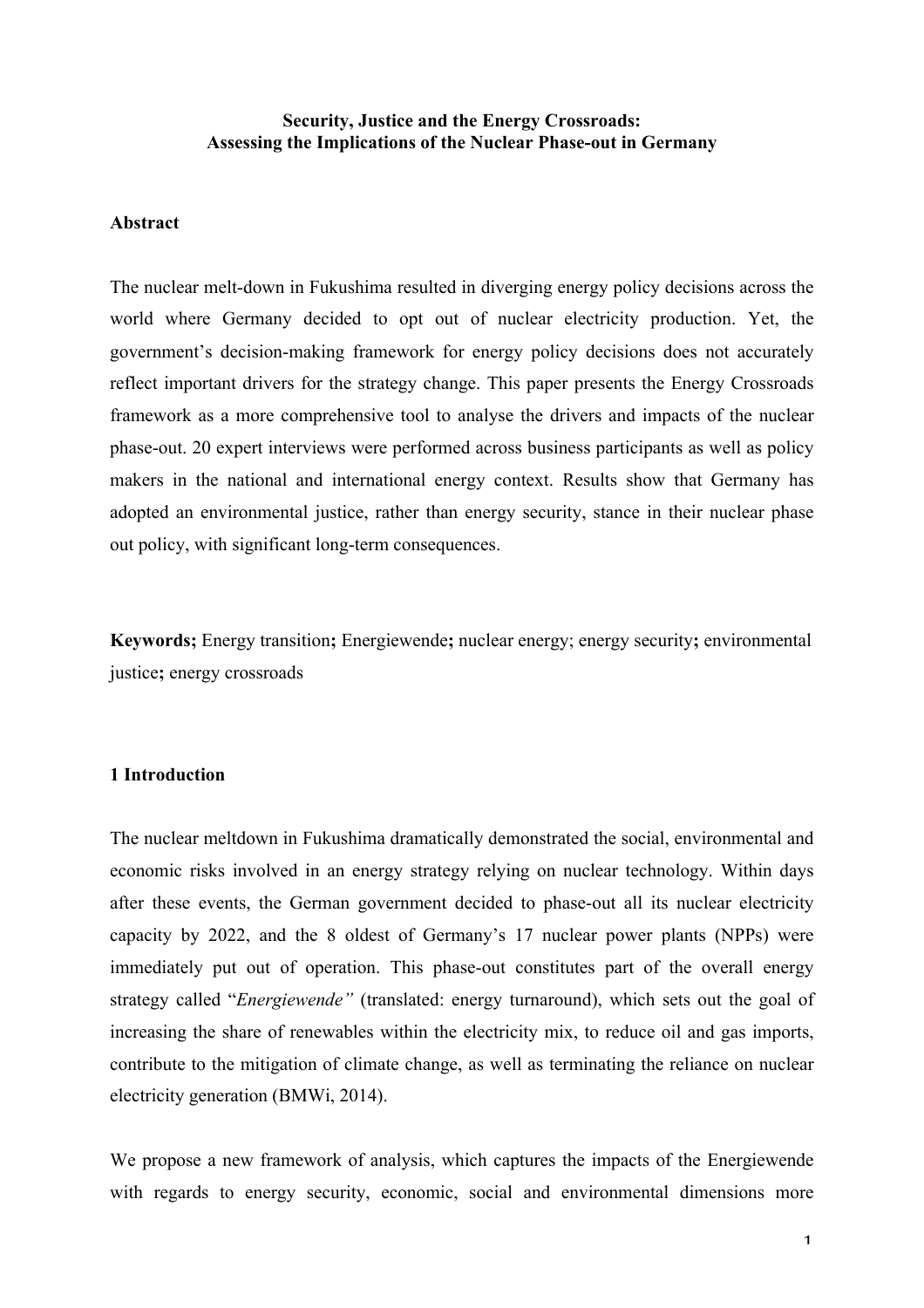accurately than the frameworks currently used. It does so by extending the current decisionmaking framework used by the government in the context of the Energiewende by including a social sphere, allowing for an overall more accurate impact assessments of energy strategy decisions. Further, by taking a broad perspective on impacts emerging from the Energiewende, the investigation goes beyond existing research, as it identifies and acknowledges the reciprocal relationship across the dimensions.

#### **2 Conceptual framework: The Energy Crossroads**

Within the context of an effective transition towards a renewable energy future, involving the disengagement of nuclear energy, German political discourse is dominated by the energy policy triangle (SPD, 2011) similar to the energy trilemma notion (Gunningham 2013). This consists of three aspects: (1) energy security, (2) economic feasibility and (3) environmental compatibility as seen in the triangle represented in Figure 1 below. The triangle is used by the German government as a guiding principle for decision-making and is driving energy policy decisions (Mahnke, 2013). The geometrical properties of the energy policy triangle, where sides are of equal length and angles are of equal size, shape an image which suggests that the same weighting of importance is devoted to the different aspects within the triangle, as declared explicitly in the coalition contract between the two ruling parties (CDU/CSU & SPD 2013). Governments and energy companies across Europe are using the triangle within their strategic documents (EC, 2007, 2012; BDEW 2009; RWE, 2014; E.ON, 2006). The phase-out of nuclear energy after the events in Fukushima in 2011 was driven by the social and environmental risks of nuclear technology pointed out again by the Fukushima incident. Four years later, experts still discuss the energy security implications of the phase out. This might suggest that some aspects of the triangle were prioritized when others were neglected in haste. Furthermore, longstanding public opposition seems to have influenced the decision (Goodfellow et al., 2011). To analyse the driving dimensions of the policy decision to phase out nuclear, an adaptation of the framework is required to develop a clearer picture.

## *Figure 1: Original energy policy triangle*

The new energy strategy pursued by Germany moves from a rather centralized energy production by few, large power plants to a decentralized strategy, consuming more physical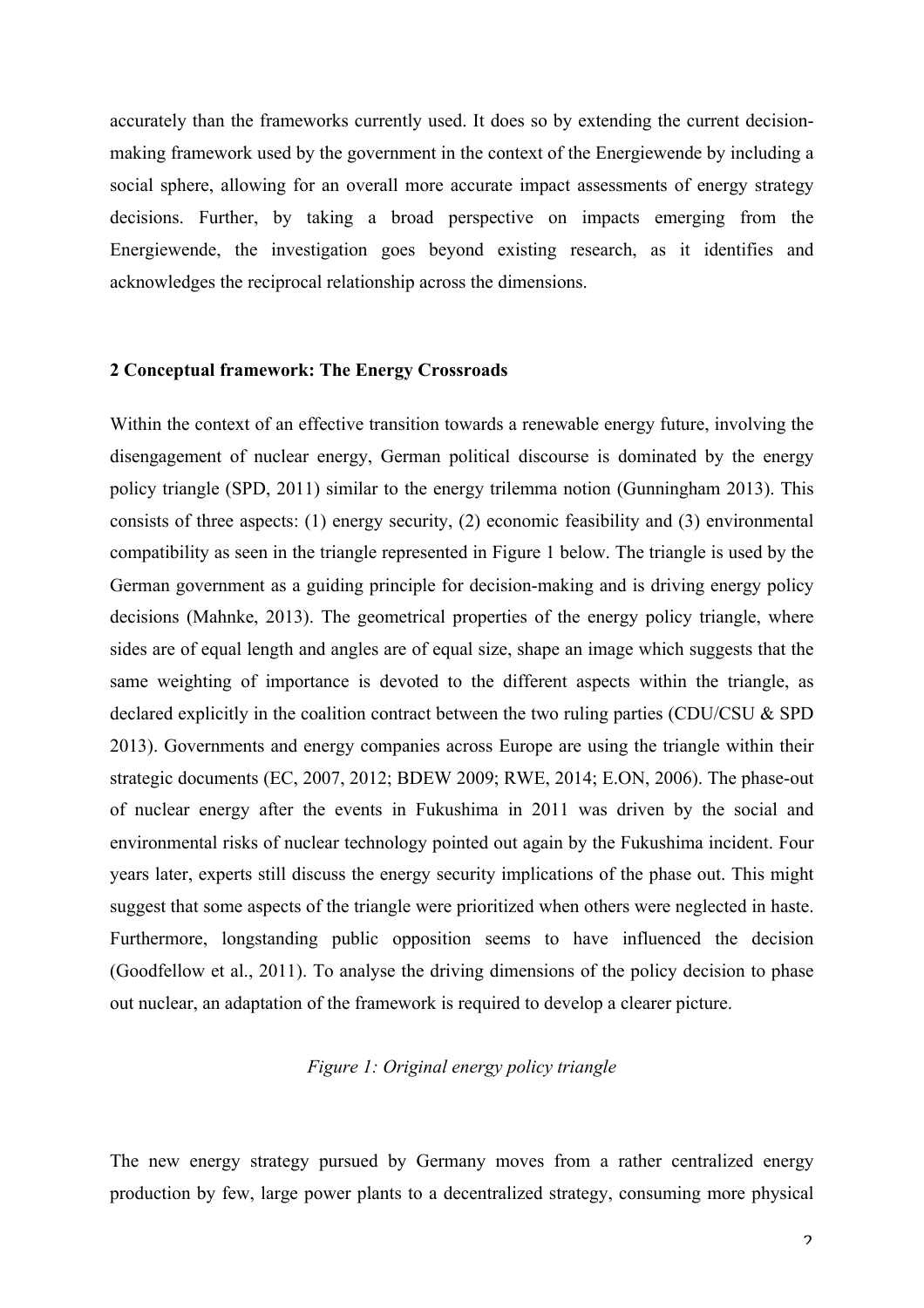space and therefore affecting more people directly as well as impacting more upon the natural environment. Following this reasoning it comes as a surprise that the triangle, used to guide energy policy decisions, does not explicitly contain a social dimension.

This social dimension is critical to the decision to phase-out nuclear energy. Germany has a long-standing history of social movements against nuclear energy. Peaceful protests in Whyl led to the cancelation of the NPP construction plans. Other less peaceful protests also contributed to shape German public opinion and discussion over time. In 1983 anti-nuclear opinion effectively led to the first election of the Green party into Parliament, where their foremost goal was to abandon nuclear electricity production in Germany (Glaser, 2012; Schreurs, 2012). Another contributory factor is the active participation and public involvement in the Energiewende. Already in 2010 about 40% of the German renewable energy capacity was owned by members of the public (Trendresearch, 2011). At the same time the decision for the nuclear phase-out in favour of more RES reduces the oligopolistic power over electricity production of the "big 4" energy companies in Germany. Thus, energy policy must seek to actively encourage greater public participation.

The ethics commission on safe energy provision was convened by the German government to assess ethical and technical aspects of the nuclear phase-out and to suggest measures for the transition to more renewable energy solutions. The commission found that increased public involvement in both planning as well as participation in the final technological solutions is key for a successful Energiewende. Members of the public have multiple roles here. In their role as consumers they are to increasingly demand efficient energy solutions and services to foster a reduction of electricity needed. Furthermore they are encouraged to strengthen their role of co-producers of electricity both at home, and in participating in municipal energy systems (Ethics Commission, 2011). These roles reinforce the importance of the social dimensions within the Energiewende.

For these reasons Knopf *et al.* (2011) add a fourth dimension of *societal acceptance* to the triangle. While this attempts to include social measures, it is rather inaccurate as societal acceptance can stem from other factors like economic or contextual reasons, not necessarily touching upon issues of social justice.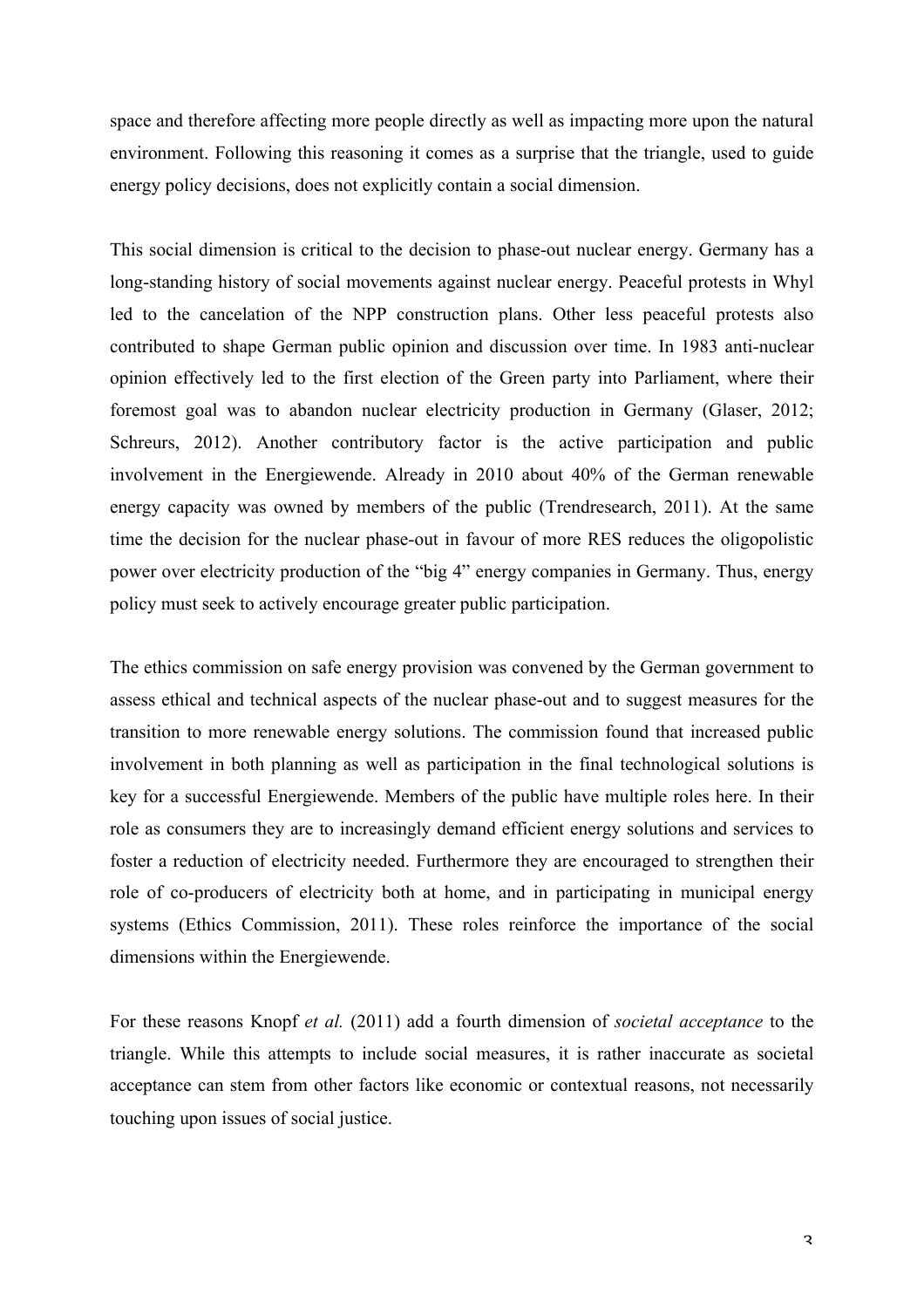The original energy policy triangle as well as the alteration by Knopf *et al.* (2011) neglect to sufficiently account for political decisions from either governments or companies. The desire to achieve all aspects in the triangle is laudable, and yet, rather naïve. Energy policy involves inescapable choices. We explore here a central dichotomy between prioritizing energy security or environmental justice concerns (as set out in Figure 2 below). The conceptual novelty of this framework is indeed the implication that energy policy is often pursued in either a security or justice direction, sometimes in spite of the best intentions of policy actors. As we explore in this paper, such prioritizations often change over time. With regards to the dimension of energy security, this study focuses on the security of electricity supply, as the Energiewende and the nuclear phase-out primarily imply a change in the electricity system. There is a wide range of definitions of energy security within the literature (see Sovacool  $\&$ Saunders, 2014), assuming different scopes for energy security whilst representing the complexity as well as the contextual nature of energy security. Kruyt et al. (2009) define energy security as *availability, accessibility, affordability* and *acceptability* of energy, combining all aspects covered by the extended energy policy triangle into one concept.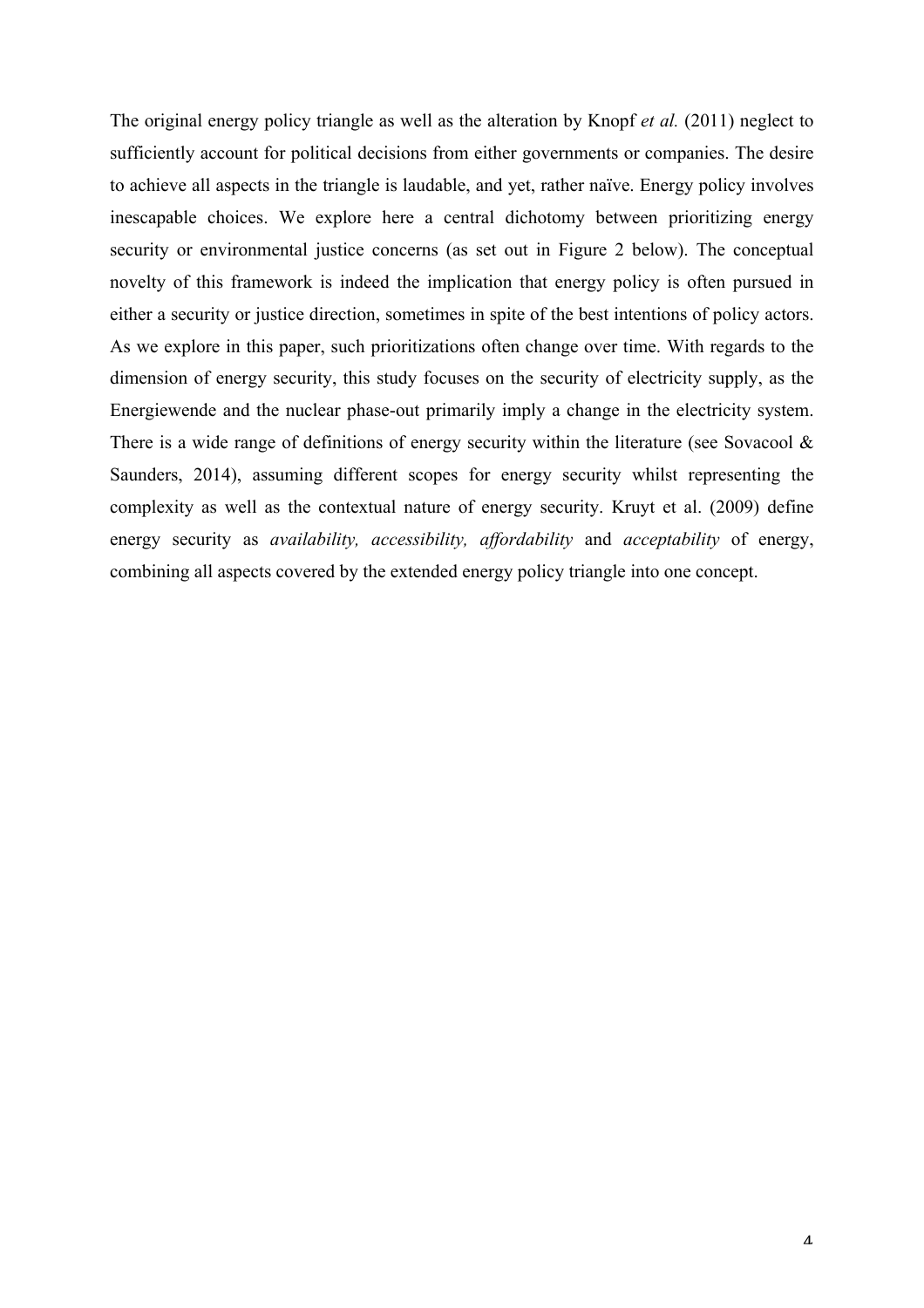#### *Figure 2: The Energy Crossroads*

The four A's of Kruyt et al. (2009) are, however, from the perspective of energy security. This leads to an over-prioritization of security of supply and economic viability concerns. Environmental justice allows us to question more thoroughly issues of social acceptance and environmental compatibility. We often assume government decisions are made upon the realpolitik hardheaded decisions of finance and resources. We argue below that the German government has adopted a more environmental justice stance towards nuclear energy, and indeed the Energiewende. Environmental justice is "based on the principle that all people have a right to be protected from environmental pollution and to live in and enjoy a clean and healthful environment" (Agyeman 2004). This new dimension seems especially relevant in the German context, where strong anti-nuclear opinions have hindered nuclear construction projects in the past (Knopf et al., 2011), as well as other infrastructure projects as "Stuttgart21" currently hindered by public opposition where environmental concerns played a significant role (Novy & Peters, 2012).

#### **3 Methodology**

### *3.1 Research Design*

The aim of the employed research methodology is to gather data which, when analysed, answers the research questions below. Figure 2 above serves as the basis for a framework to assess the drivers of the Energiewende, which are categorized into:

- (1) energy security
- (2) environmental justice

More specifically, the following overarching questions will be answered:

- Is there a dichotomy between the aspects of energy security and environmental justice with regards to the Energiewende?
- Which of the two is the main driver for the nuclear phase-out?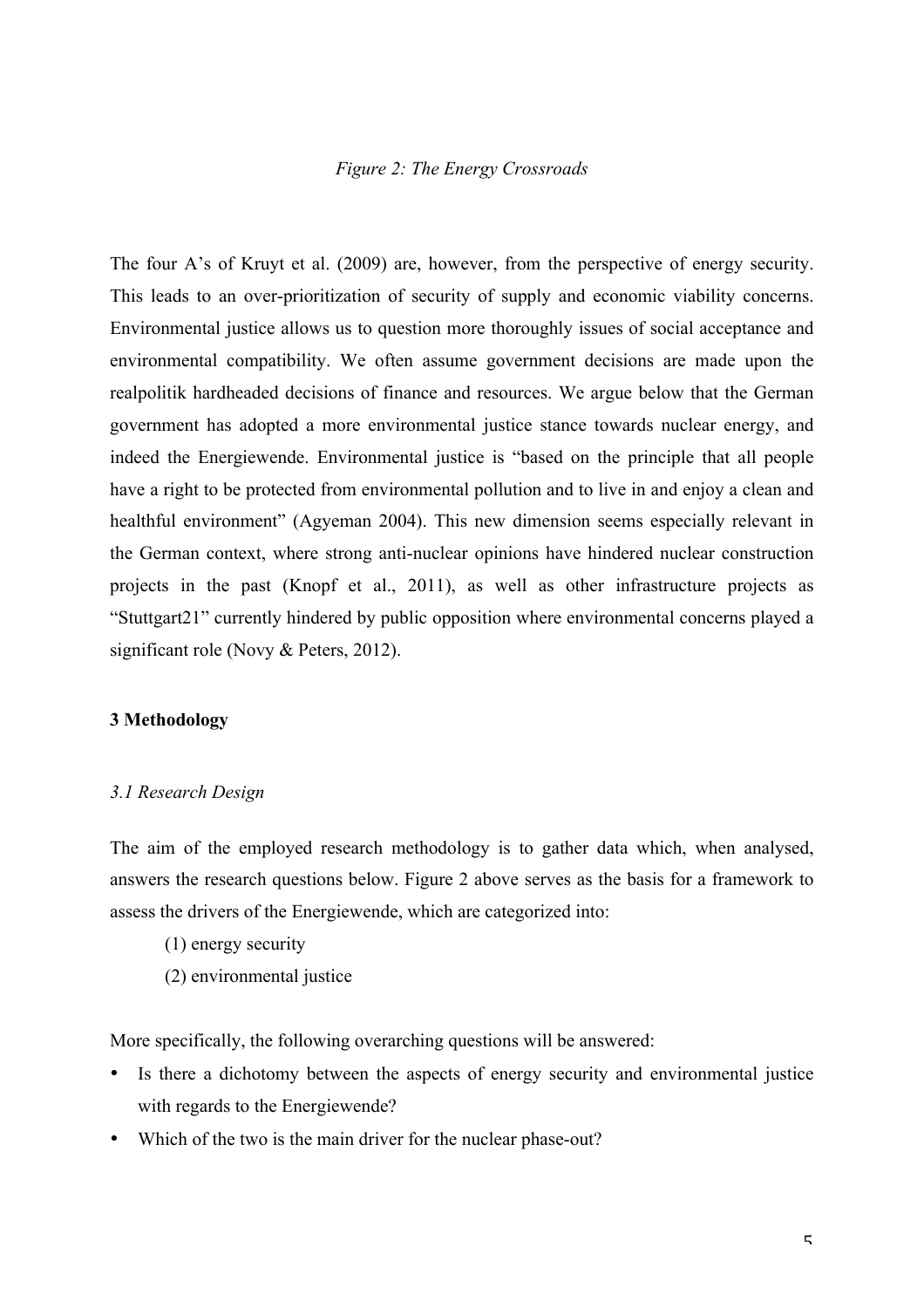For this study, the research design is based upon qualitative analysis through semi-structured expert interviews. Dorussen et al. (2005) advocate that expert interviews are a useful tool to identify central dimensions within the field researched and to get insider information on those dimensions. A subset of questions was pre-defined in accordance with the conceptual framework in Figure 2 and addressed to each expert to allow for the comparability of different participants. Sufficient room for maneuver was accorded in the interviews for experts to elaborate on issues, which they considered important.

The employment of expert interviews proved to be effective in other, comparable research settings. Kowalski, et al. (2009) performed research where the sustainability of renewable energy scenarios was to be assessed for Austria. Expert interviews were useful as: "decisionmaking for sustainable energy futures requires methods that allow for the complexities of socio-economic and biophysical systems and that address uncertainties of long-term consequences" (Kowalski et al., 2009; p.1063). This set of characteristic are equally applicable for the Energiewende, as its implications are shaped by complexities in relation with long time horizons (Pidgeon et al., 2008), making expert interviews a well suited research approach to this study.

Elite interviewing has been the subject of much debate in the academic literature (Rice 2010). We follow the definition of Tansey (2007) in understanding an elite as someone holding a privileged position in society, often resulting in more influence than a member of the public. This method provides the researcher with a window into how key individuals in energy policy perceive and construct their context and the common assumptions which help shape it (Morris 2009). The focus on elite understandings can therefore lead to a credible dataset for analysing past, present and future energy policy trajectories. The advantage of this approach is timeefficiency and relative feasibility (Tansey 2007). It is also criticized as providing only limited subjective accounts of reality (Hertz and Imber 1996)

Elite interviewing is most reliable and effective for small N studies. Hertz and Imber (1996) underline that such a methodological approach is naturally suited to studies that emphasize depth, rather than breadth, of understanding a given issue. Based on the ontological assumption and the aims of this research, the epistemological position taken is therefore that of interpretivism. This position prioritises people's subjective interpretation and understanding of social phenomena and their own actions. It is most closely associated with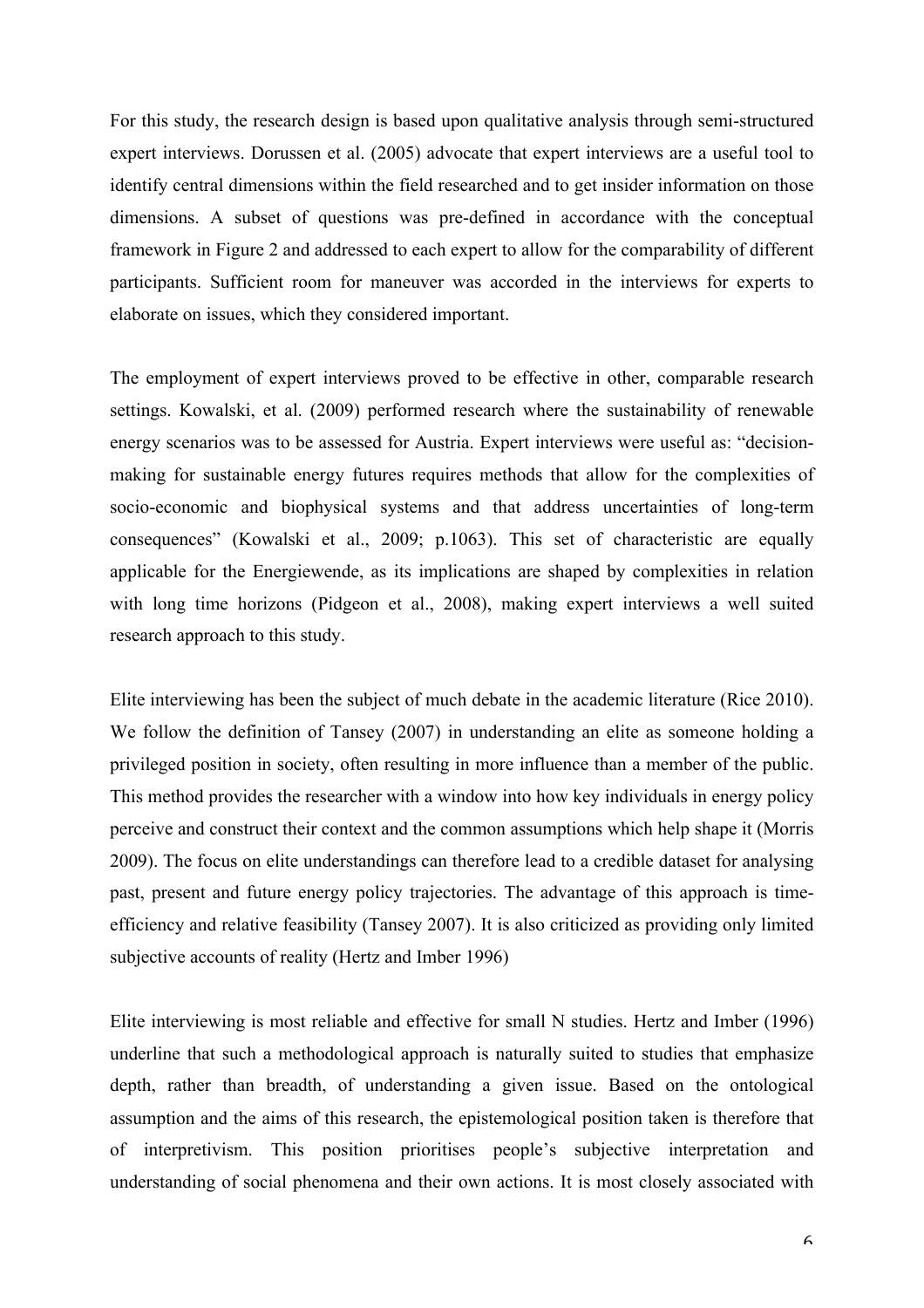single case studies as in the case of this paper (Matthews and Ross 2010). In following, we limit ourselves to one national context, being Germany, in spite of the obvious benefits of comparative studies. This is a necessary discipline when using elite interviews. Our scope is also focused upon the energy sector, and the nuclear industry in particular.

### *3.2 Research Context*

We outline below the prevailing context of the research focusing since the nuclear phase out of 2011 in Germany, in terms of both security and justice

#### *3.2.1 The Energiewende*

The *Energiewende* (translated: energy turnaround) describes a long-term transition based energy strategy pursued by successive German governments, rooted in the anti-nuclear movements in the 1970s. Thus it is more than the decision from 2011 to phase-out of nuclear energy. The long-term strategy comprises all levels of energy production and distribution by shaping, both directly and indirectly, production capacities, local and national distribution networks and the energy trading market. Further the *Energiewende* also addresses the consumption side of electricity by establishing and implementing efficiency strategies which include issues of housing and mobility (BMWi, 2015).

Different steps paved the way for the *Energiewende*. In addition to an increasing nuclear opposition and supporting the later phase-out of nuclear energy, policy making ignited the drive to establish alternative electricity sources. In 1991 the "Electricity Feed-in Act" was introduced and updated by the "Renewable Energy Act" (EEG) in 2000 (Wüstenhagen & Bilharz, 2006) which, in revised form, is still in place today. Amongst its original key features were the obligations of the grid operators to give electricity from renewable energy sources (RES) priority to the grid, and to guarantee minimum prices for electricity produced by RES for 20 years (Madlener et al, 2001). It provided incentives to supply and invest in renewable energy as guaranteed prices limited the risks of investment in these technologies (Fürsch et al., 2011; Morris, 2014; Schreurs, 2012; Wüstenhagen & Bilharz, 2006).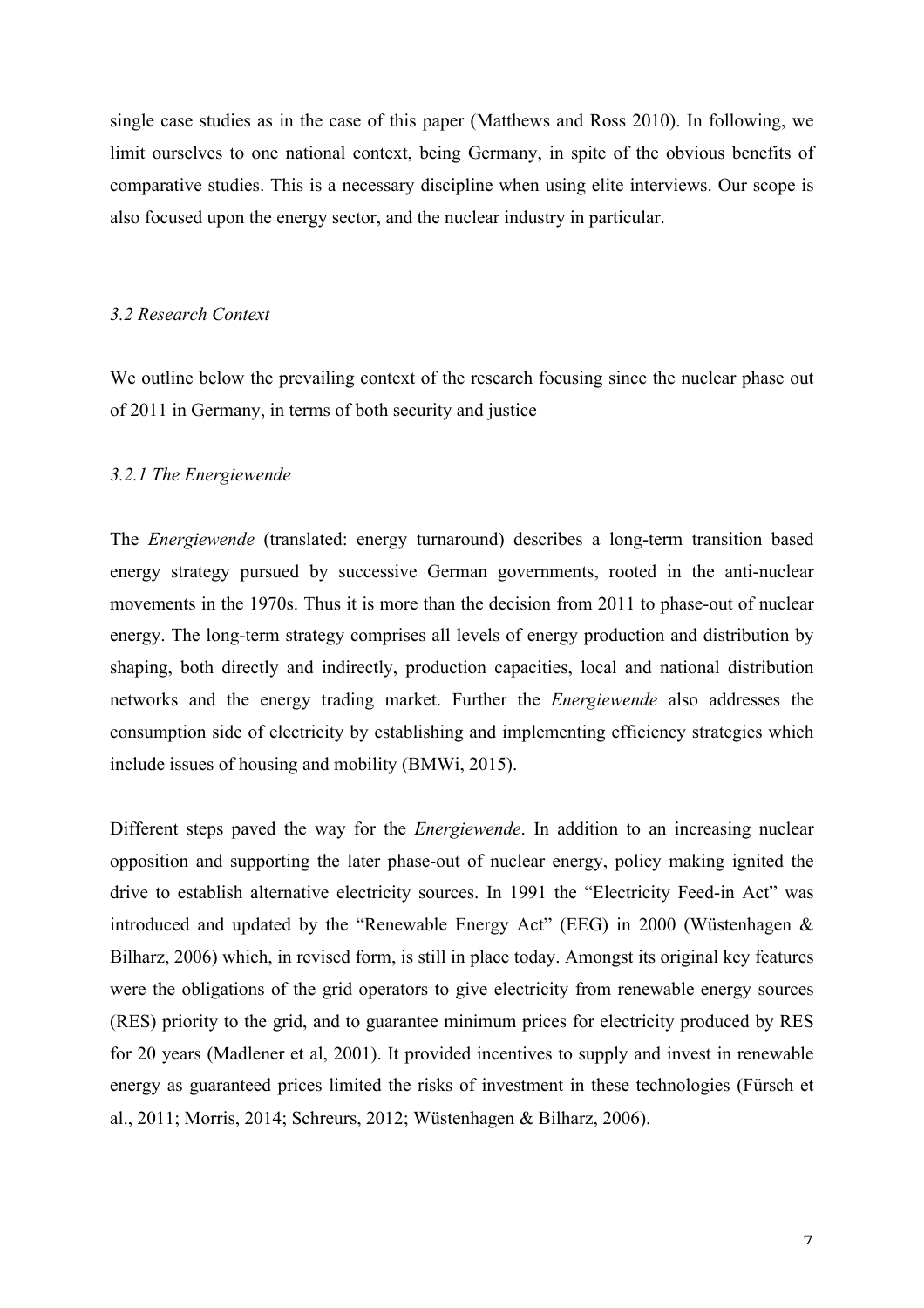Further, the combination of the invigorated renewable energy sector, due to the EEG policy and the anti-nuclear positions in Parliament, led to the initial decision in 2002 by the Social Democrats to phase-out nuclear energy in Germany by the year 2022 (Morris, 2014). In 2009, the Christian Democrats, who were in office at the time, passed legislation which counteracted the phase-out, expanding the lifetimes of German NPPs beyond the period agreed upon in 2002 (Dehmer, 2013; Nestle, 2012). Just over a year after the prolongation of Germany's nuclear lifetime, the nuclear melt-down in Fukushima underlined the possible disastrous consequences of nuclear technology, of which the German public was already acutely aware of following Chernobyl in 1986 (Schreurs, 2012). As a reaction, the Christian Democratic chancellor Angela Merkel revised the decision taken in 2009 to prolong the nuclear lifetime (Dehmer, 2013; Jorant, 2011).

## *3.2.2 The Energy Security Context of the Nuclear Phase-out*

In terms of energy security, there is little evidence of compromised energy security by the partial nuclear phase-out. Geopolitical developments as well as the electricity grid are significant variables contributing to the provision of energy security. Analysis about the availability and accessibility of electricity in the month after the partial phase-out, looking at electricity production, imports and the demand of electricity, found that no supply shortcomings occurred (Knopf et al., 2011; Lechtenböhmer & Samadi, 2013; Matthes et al. 2011a). In a more recent study carried out more than a year after the phase-out, Lechtenböhmer & Samadi (2013) found similar results to the ones above, indicating that even with peak demand in winter there was still an abundance of German electricity generation (Glaser, 2012).

Electricity price modelling after Fukushima and the partial phase-out have been performed for the German market, ranging between electricity price increases of low Euro-cent amounts (Kunz et al., 2011; Matthes et al. 2011a, 2011b) to a maximum of 10 Euros/MWh (Fürsch et al, 2011; Schliesinger et al., 2011) between 2020 and 2030. The latter scenario would correspond to a price increase of 15% for energy intensive industries and 2-4% for the service sector and private consumers (Matthes, 2012). In support of Matthes' (2012) predictions, one year after the phase-out, with 40% less nuclear capacity than in pre-Fukushima times, spot prices of electricity were found to be even lower than before the nuclear melt-down in Fukushima (Lechtenböhmer & Samadi, 2013)*.* Therefore, given planned expansions of the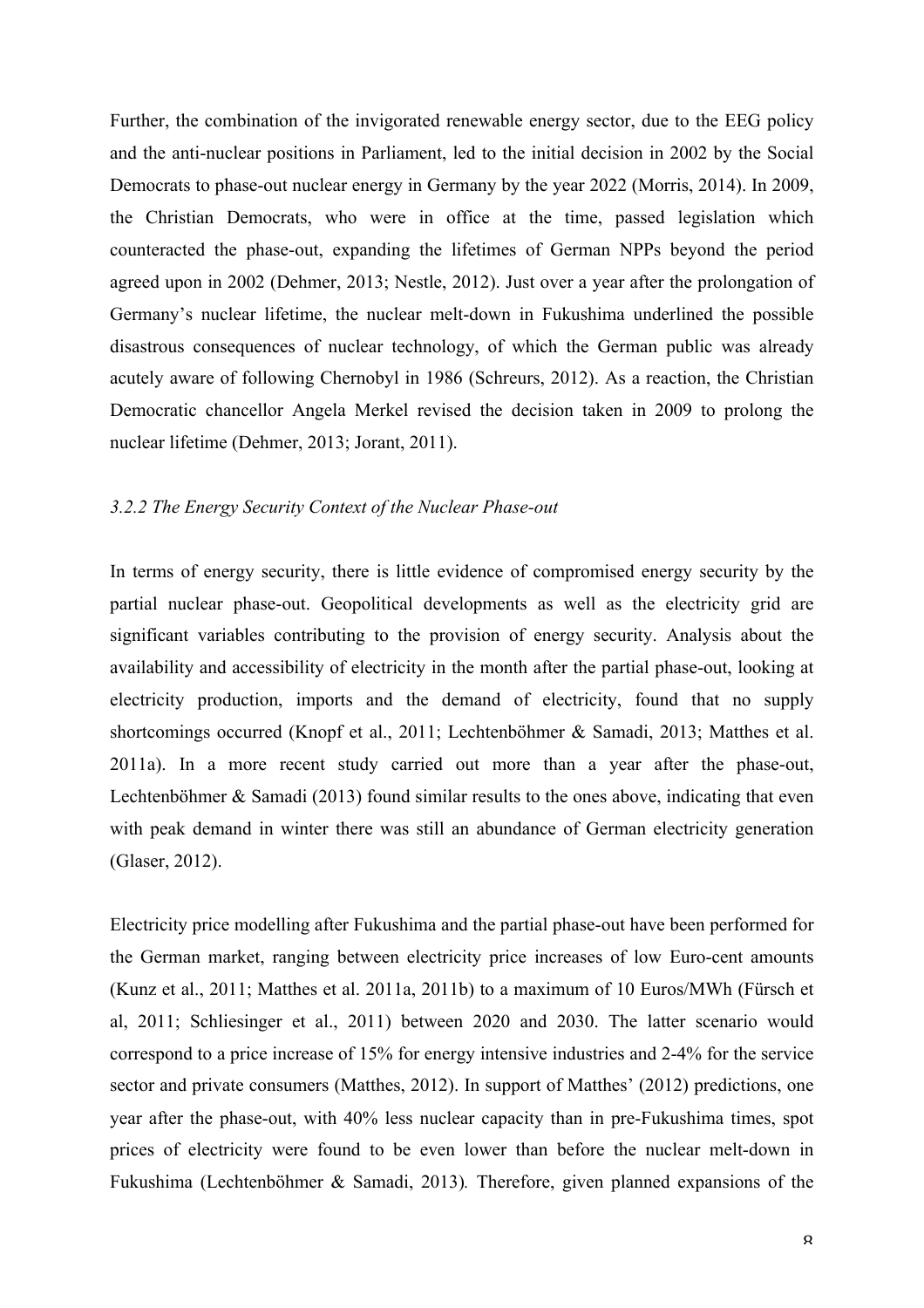electricity grid (Knopf et al., 2011) and expansion of production capacity (Matthes et al., 2011a) can be realised, the above findings indicate an increase of 5 Euros/MWh for periods between 2020 and 2030, which are attributable to the phase-out (Matthes, 2012). While this might be perceived as a moderate price increase, other costs must be taken into consideration to assess other economic factors more fully.

### *Figure* 3: *State support* 1970 *-* 2012 *in bn*  $\epsilon$  (*real prices*)

Küchler & Meyer (2012) compared state subsidies for different electricity sources over time. It was found that past subsidies for renewable energy amount to a total of  $\epsilon$ 67 billion (3,4) c/kWh), while coal was subsidised with  $\epsilon$ 311 billion (3,3 c/kWh) and nuclear power with  $\epsilon$ 213 billion (4,0 c/kWh) (Küchler & Meyer, 2012). Despite a visual representation of the numbers above, figure 3 above outlines individual types of subsidies granted to different electricity sources. However subsidies for RES (Renewable Energy Sources) started as late as in the 1990s, while coal and other technologies have been supported for longer time frames. For this reason, direct comparisons of the absolute amount of past subsidies covering different time frames have to be treated with caution

### *3.2.3 The Environmental Justice Context of the Nuclear Phase-out*

Energy systems are important for modern social structures which tend to depend on energy in many parts of the world. This dependence also makes societies vulnerable with regards to the danger inherent within these systems in the form of direct adverse effects as encountered in Fukushima or indirect effects like their anthropogenic climate change potential (Blewitt, 2008). Following Chernobyl it is estimated that 5 million people were subject to excess radiation exposure by ingesting, inhaling or absorbing radiation through wounds (Christodouleas et al., 2011). Yet, health concerns are not solely directed to nuclear catastrophes but mixed evidence also exists for adverse effects on human health through NPP's regular operations. Many epidemiological studies have been performed where a recent meta-study of 17 research papers covering 136 nuclear sites in different countries found evidence for increased leukaemia rates among children in areas in proximity to NPPs (Baker & Hoel, 2007). A correlation between leukaemia among children and proximity to NPPs was also found by a study comprising 16 NPPs in Germany (Kaatsch et al., 2008). There are other earlier studies which tended not to have drawn this conclusion (UNSCEAR, 2000), but no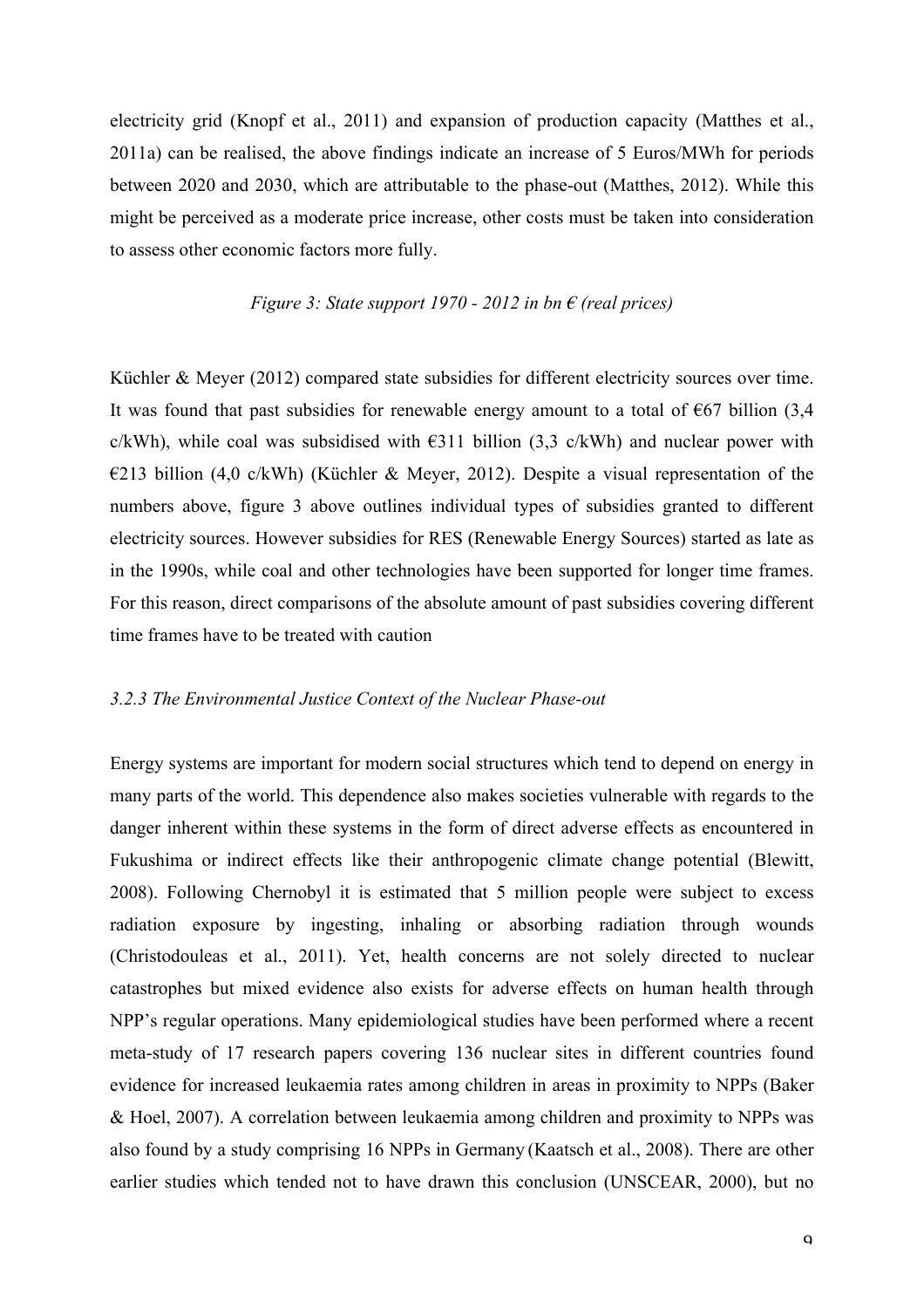credible alternatives have been found to explain the recent studies (Ramana, 2009) and further research is necessary in this area for clearer assessments of health issues related to the production of nuclear power.

In terms of environmental impacts, the lost electricity capacity of the partial German phaseout in 2011 resulted in an increased combustion of coal in the second half of 2011 and 2012 to compensate for the electricity capacity lost (Morris, 2012). Therefore, there was a short-term rise in  $CO_2$  emissions<sup>1</sup>, compared to the scenario in which nuclear energy production was employed (Matthes, 2011a; Lechtenböhmer & Samadi, 2013; Fürsch et al., 2011). However, emissions increased just slightly  $(+0,7%)$  in the year after the partial phase-out, compared to pre-Fukushima levels (Lechtenböhmer & Samadi, 2013). In the medium- to long-term,  $CO<sub>2</sub>$ emissions are expected to decrease to a level lower than in a scenario employing nuclear energy production, as the phase-out of nuclear energy fosters the expansion of RES beyond the level of capacity needed to simply replace nuclear (SRU, 2010; Lechtenböhmer & Samadi, 2013). Thus, the Energiewende as a whole foresees the replacement of nuclear and fossil capacity by RES (see schedule of reduction targets in line 2 of Table 2) (Fürsch et al., 2011; Schliesinger, 2011) to support the government`s emission reduction plans depicted in line one of the Table 2.

#### *Table 1: Energy mix and emission targets*

#### *3.3 Data collection and analysis*

 

The recruitment of individuals from various institutions and backgrounds was designated to increase the diversity in expert opinions retrieved. Experts here are identified to have a professional interest within nuclear energy and the overall workings of the energy sector more broadly. Interview participants were either part of the researcher's network or were selected by "cold calling". A sample of 20 experts was recruited from academia, institutions with political affiliations, and businesses active in the energy industry, all representing major

 $1$  An estimation about the extend of carbon emissions saved or increased by replacing nuclear power depends on the scope applied when calculating emissions and is subject to considerable debate within the parties involved (see Pidgeon et al. 2008). Not just emissions during the production of electricity are to be considered, but also other lifecycle emissions caused during the construction of the plants, fuel mining, decommissioning and waste disposal must be accounted for.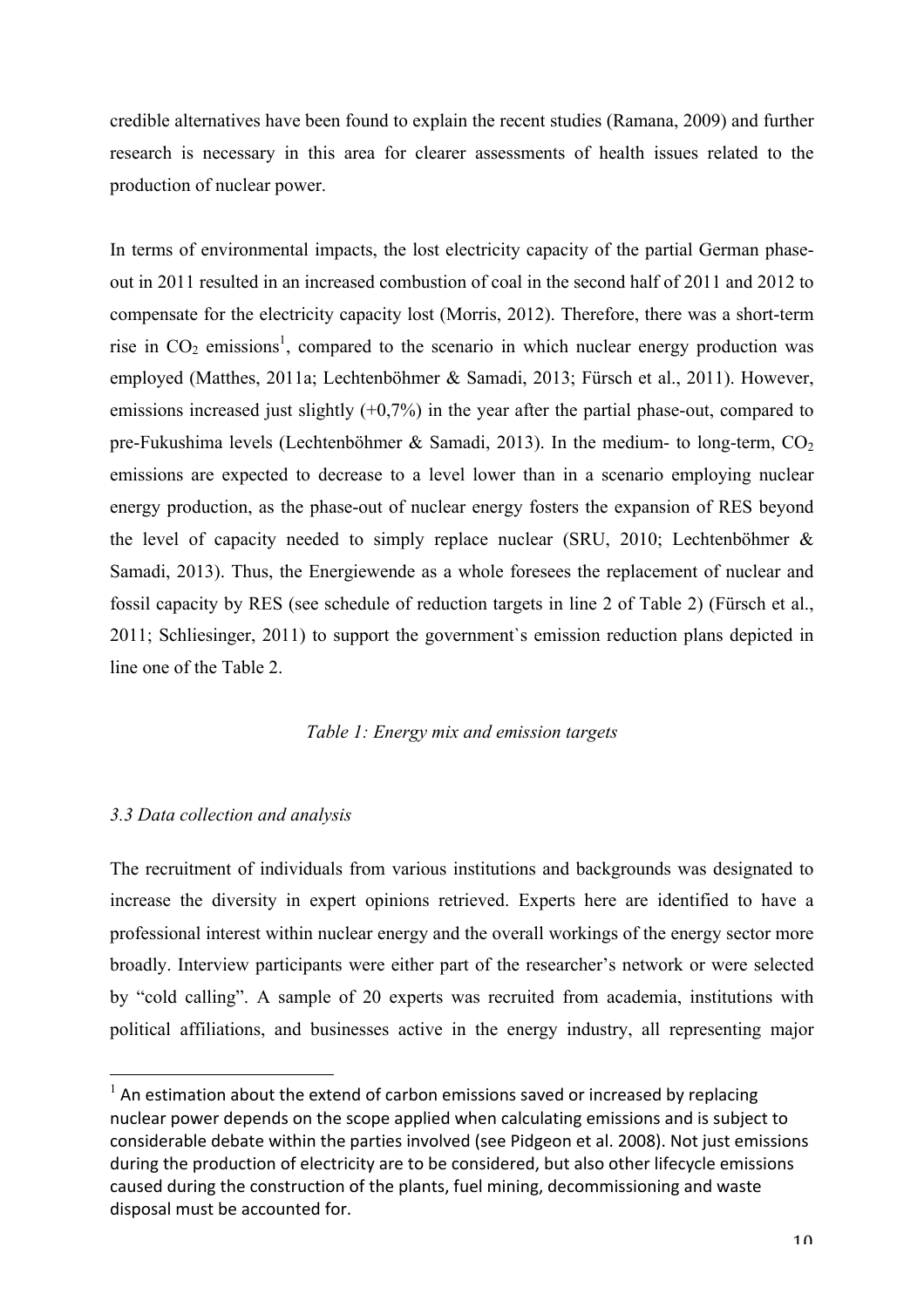stakeholder groups of the Energiewende. (See Appendix A for participants` institutional affiliations).

The interviews were either performed in the expert's offices, or in semi-public places like restaurants or cafés. Interviews took an hour on average where the shortest was 45 minutes and the longest 1 hour and 15 minutes and were voice recorded and transcribed verbatim, while notes were taken at the same time during the course of the interview.

*Template analysis* was performed and is a tool to thematically organize and analyse textual data (King, 2004), and was thus applied to the transcripts of the interviews, which were finalised within few days after the interviews to incorporate non-verbal implications of the participants. The transcripts were checked on reoccurring themes which were then coded to summarize, compare and contrast expert opinions on those common themes. This enabled the themes to be categorised as either predefined to provide the framework of the semi-structured interviews, or which emerged during the interviews and to put them in relation to each other. Repetitive analysis of transcripts led to the identification of new themes, as well as the refining and separation of existing ones. Finally, the most important themes were selected.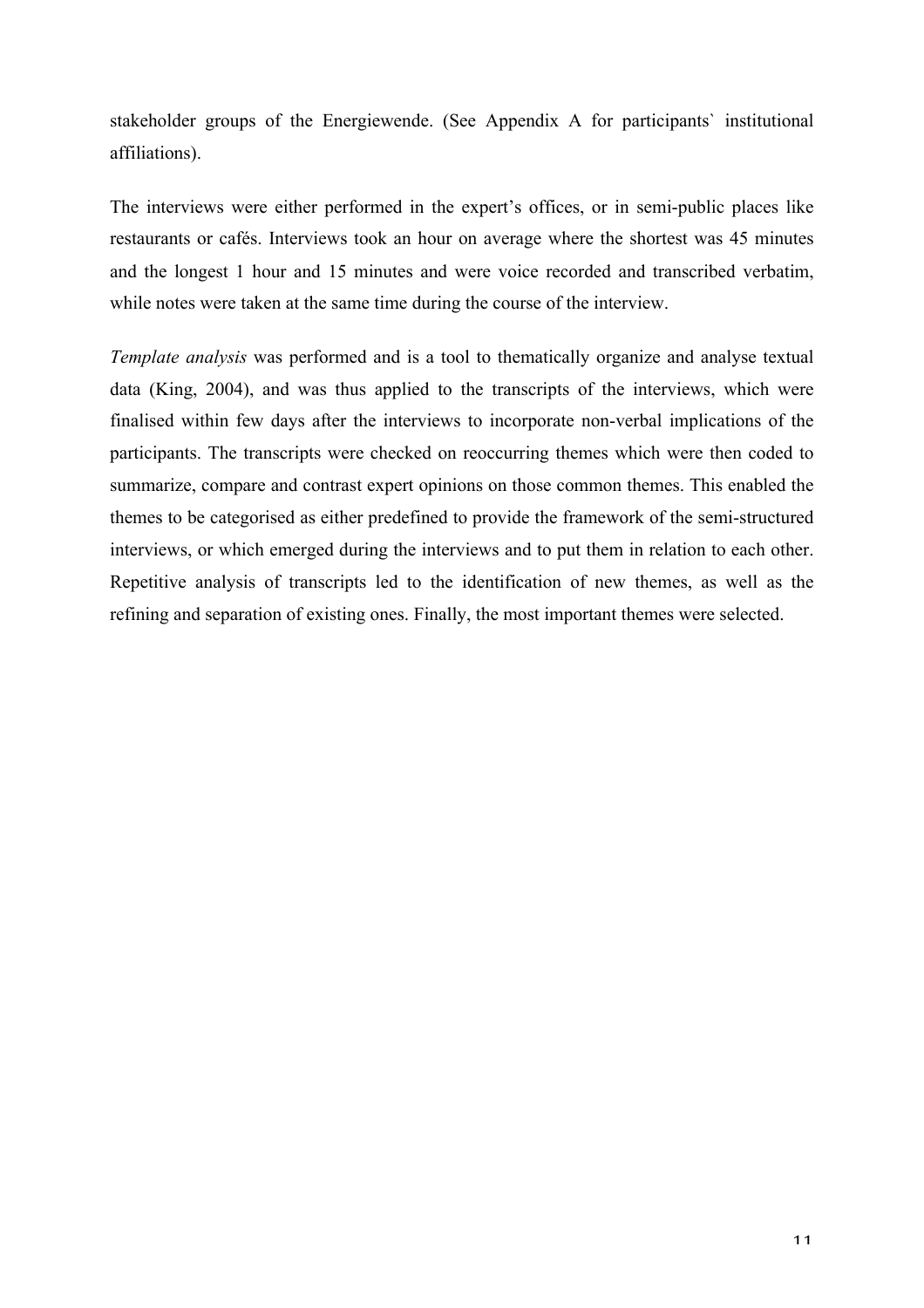### **4 Results**

Expert interviews point to a general dichotomy between issues of energy security and environmental justice resulting from the nuclear phase-out in Germany. This section will cover energy security aspects which are influenced by a more volatile electricity supply from RES while also financial implications influence accessibility aspects of energy security. Subsequently environmental justice will be covered, more specifically health, social justice, carbon emissions and waste in the context of the nuclear phase-out.

## *4.1 Energy security: managing the transition to Renewables*

Within the Energiewende, nuclear and fossil electricity sources are to be replaced stepwise by more volatile and unpredictable renewable sources. This introduces the challenge of an increasingly unpredictable electricity supply which needs to match the respective demand (#10). The nuclear phase-out is framed as a means to create space and satisfy the demand for more electricity generation from renewable energies in the long run (#6). Several respondents indicated that the vast expansion of PV in the past, significantly fostered by government investments mainly in the form of feed-in tariffs (FiTs), gave an indication that Germany was capable to quickly introduce significant amounts of electricity capacity. This points to the potential to provide sufficient electricity even under an increasingly RES heavy electricity mix. However, the issue of increased volatility of electricity supply from RES when compared to steady and predictable supply of nuclear electricity is defined as one of the key issues of the Energiewende by most participants.

Some RES are limited in their contribution to energy security due to uncertain electricity supply in times of peak demand. However, the security of electricity supply in such situations has to be provided through other means (#19). A diversification of different RES as well as the spatial distribution of certain sources as wind energy for example is found to decrease volatility and therefore aids the security of supply in an energy mix constituted primarily of RES (#8). There is of course criticism that current FiTs foster the development of a broad range of RES including ones which seem less efficient in the German geographic and climatic context such as PV. Such policies have to be, nevertheless, maintained and further refined. Guaranteed prices for electricity from different RES within the FiTs must better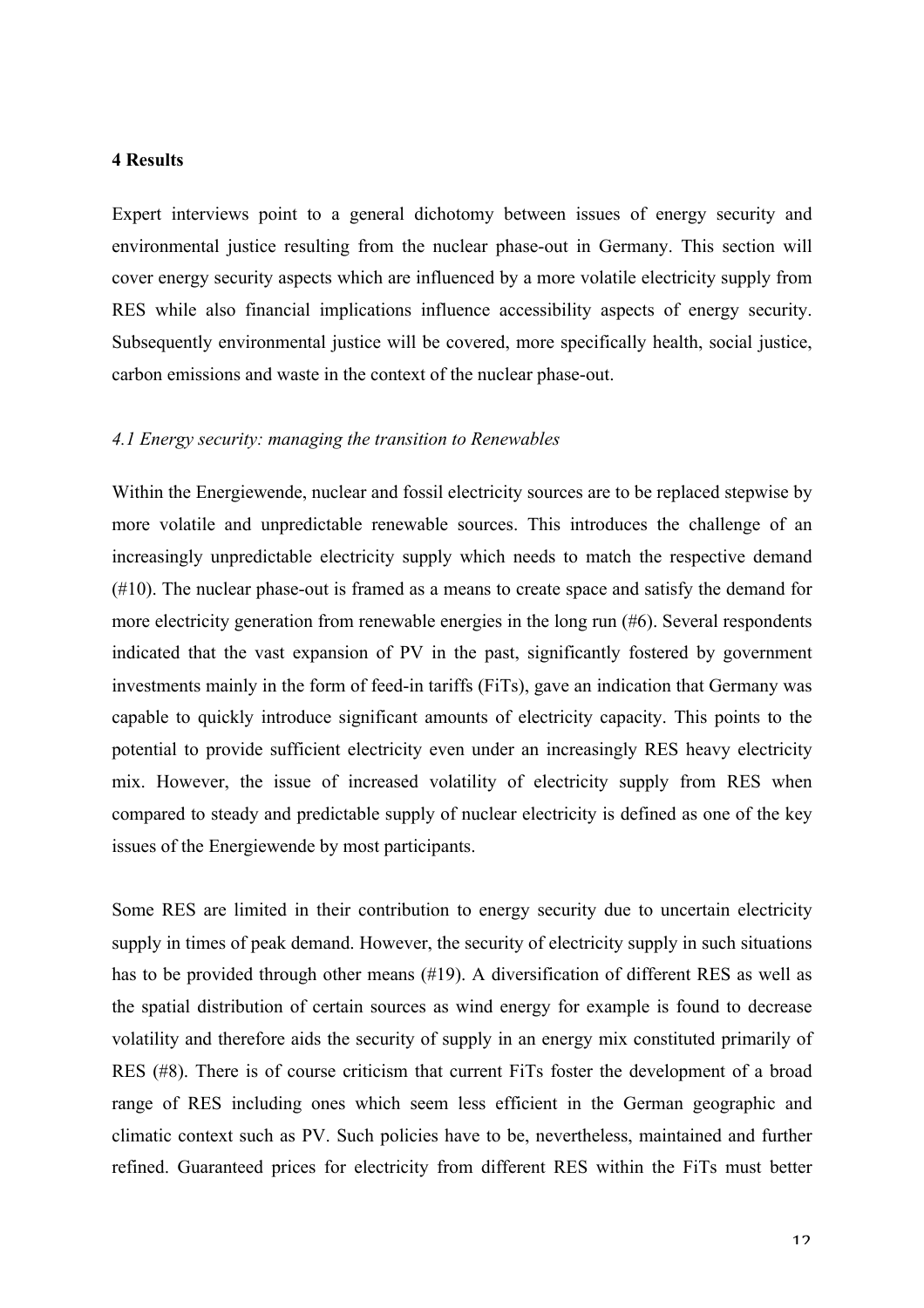reflect and adapt to the technological development of the respective technology in order to not overly support one particular technology as happened with PV in the past (#10) or neglect other technologies in the future. If a balanced policy is achieved across a broad range of different technologies the portfolio of complementary RES technologies will be diversified. The result will be an electricity supply with reduced overall volatility in Germany, contributing to energy security while reducing the dependence of fossil, carbon emitting technology (#18).

### *4.1.1 The need for a more integrated European energy strategy*

A number of respondents pointed to the fact that limited provision of energy security by RES in the context of the Energiewende also stems from a national rather than intra-European energy strategy. With regards to the former, Germany would typically be primarily selfsufficient for its supply of electricity by using the capacity of its national electricity potential. An intra-European energy strategy would address an integrated electricity system on the European level where capacities would be installed there, where a respective technology (i.e. solar, wind, biomass) could produce electricity most efficiently (#12). Respondents pointed out that while this would enable more effective spatial distribution of RES, an intra-European electricity system would result in an internationally reciprocal responsibility for energy security between neighbouring countries, which could potentially result in political difficulties (#6, #8). Even though electricity is exchanged across European countries, no explicit coordination of electricity capacity is yet in place.

However the practicability of such an inter-European strategy seams questionable in the current context of the EU. On the one hand national laws designed to increase electricity from a wide range of RES in individual countries would have to be adapted or reversed (#19). On the other hand the unwillingness of local politicians to take responsibility for shortages in the electricity supply stemming from the international context, mostly being beyond their immediate control, are in conflict with a common European solution (#16). Thus, despite the usefulness of an intra-European energy strategy implying a greater and more effective spatial distribution of RES, such policies seem unfeasible under the current political system. Therefore energy policy integration and coordination on the European level would facilitate the process for smoothing European electricity supply (#10).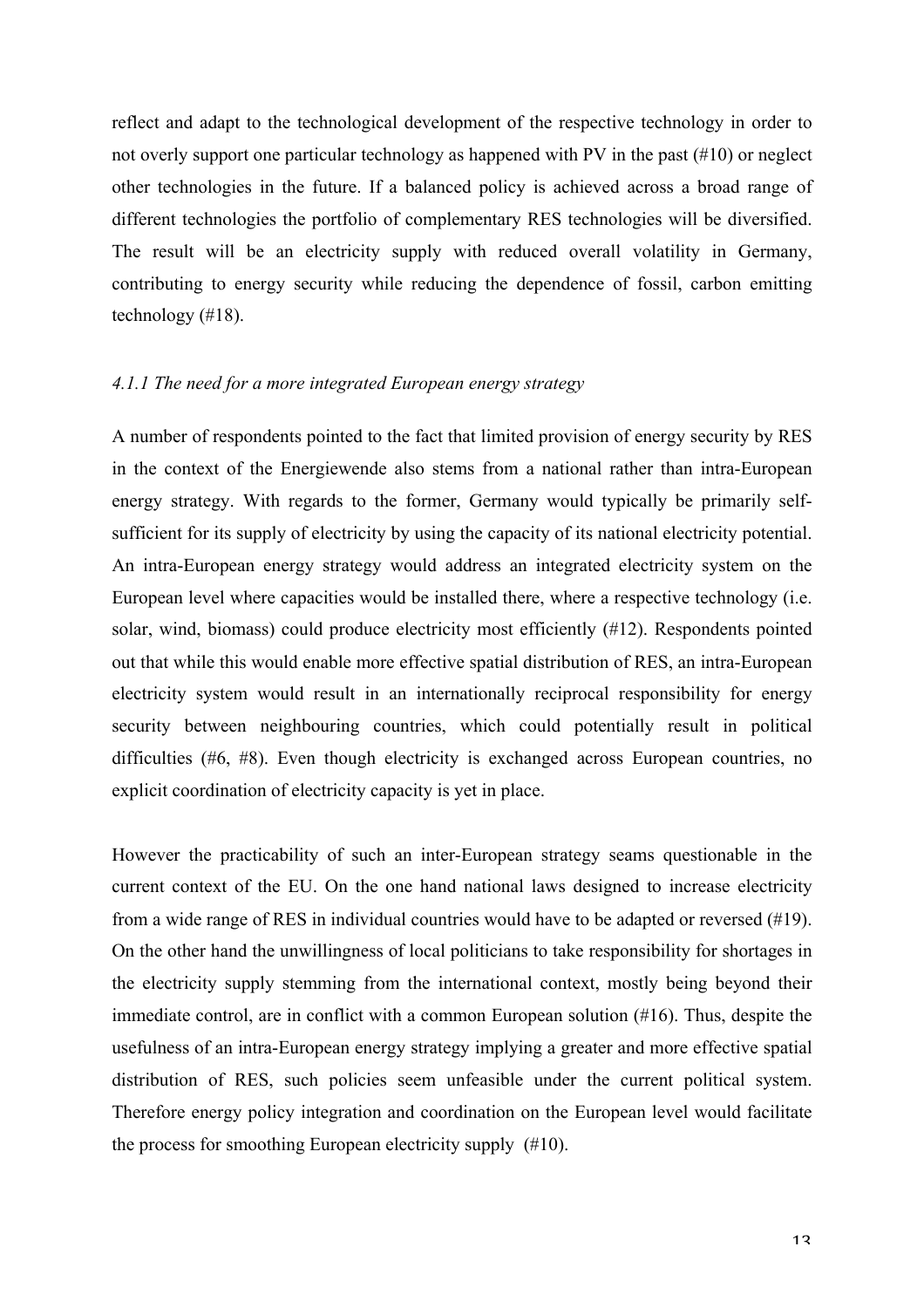### *4.1.2 Increased levels of price insecurity*

Developments of electricity prices play a major role with regards to the accessibility of electricity for private households, as well as businesses. Price developments on the energy market are driven by supply and demand of energy. Despite a brief period immediately after the partial phase-out after the Fukushima incident, a number of respondents point to the fact that Germany became a net exporter of electricity just weeks later, suggesting Germany´s ability to secure supply. However, one respondent indicated that *"challenges to energy security will not find expression through black-outs or brown-outs but will lead to higher energy costs which can come from a number of sources" (#3).* On the one hand the costs at which electricity can be produced feeds into electricity prices as well as the construction as well as maintenance costs of electricity infrastructure which are reflected by energy prices and are charged to electricity consumers (#5, #19).

Overall, (1) FiTs, (2) electricity grid extensions and (3) fossil back-up capacities were identified as major drivers for energy price developments during the expert interviews. Several respondents identified FiTs as a major driver of the Energiewende in Germany while at the same time increasing electricity costs for end consumers (#4). This effect is expected to increase with the share of RES growing in the German electricity mix. Current legislation under the German Renewable Energy Act (referred to as the native Erneuerbare-Energien-Gesetz, EEG) guarantees minimum prices over a 20-year period at which producers can feed their electricity from RES into the grid. This is effectively a subsidy which in this case is financed by the *EEG-Umlage* (levy). This levy is paid by every consumer of electricity on top of their regular electricity bill to cover the expenses for the RES electricity producers under the EEG legislation.

The extension and change of the electricity grid required to support the rapid increase of more volatile electricity production of RES translates into electricity prices as well (#10). In 2011 and 2013 reforms in the planning, authorization and regulation processes of infrastructure were implemented. All the stages are now under the auspices of one regulator, which should allow for faster extension. The financing of grid infrastructure will be made possible, next to state subsidies, by recovering investment via electricity prices. This will in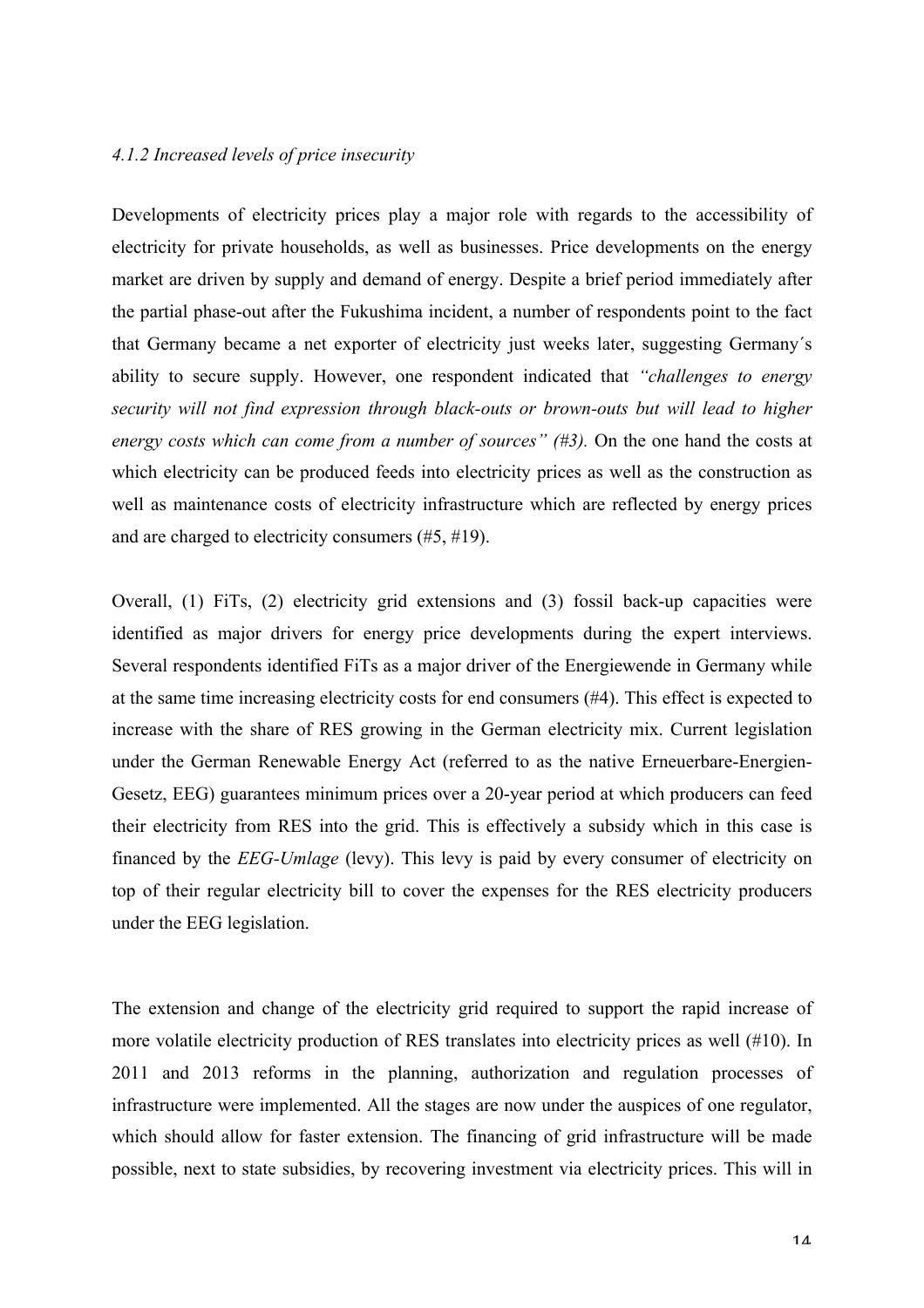turn reflect infrastructure investments. Yet, participant #8 expressed that investments in the grid will be of a much lower nature than the costs for the RES production capacity itself. However financial implications of capacity expansions themselves were less frequently discussed while more general critique was expressed in that *"the expansion of RES proceeds in a rather disorganized manner, without an accompanying regulatory framework" (#3)*. This disorganised manner potentially results in spatial inefficient use of RES or to a focus on very few different technologies, leading to high production volatility, which at times might not be able to cover demand. Thus a lack of regulation could lead to high costs for investors who cannot recover their investments and ultimately to consumers as a result of ineffective technologies.

At least in the short and medium run, national electricity systems can act as backups to ensure the security of electricity supply in times of peak demand  $(\#8 \#15)$ . These backup systems need to be able to readily produce electricity whenever shortages are expected. Due to the lack of available renewable electricity storage capacity such as hydro or technological development in alternative renewable storages (#10), fossil back-up systems were found to be necessary to secure a steady electricity supply. Maintenance of these critical systems, mostly owned by the large energy corporations, will feed into electricity prices as well, despite their low usage.

Thus, FiTs, grid extensions, back-up systems and other mechanisms of electricity market pricing underline that oil drives the price of electricity bills for consumers. Ultimately increasing energy prices do have an influence of the affordability and accessibility of electricity to some households or businesses. It shapes the energy security dimension. As availability of electricity at all times is central and must apply to the whole population, security during the Energiewende must be achieved by effective regulation and coordination within every instance along the electricity supply chain (#9).

## *4.2 Environmental Justice*

Different dimensions of environmental justice are affected both positively and negatively by the nuclear phase-out as will be outlined in this section. Health issues from the regular operation of nuclear power are partly resolved. Such risks resulting from a nuclear melt-down are only marginally addressed in the context of neighbouring countries who continue to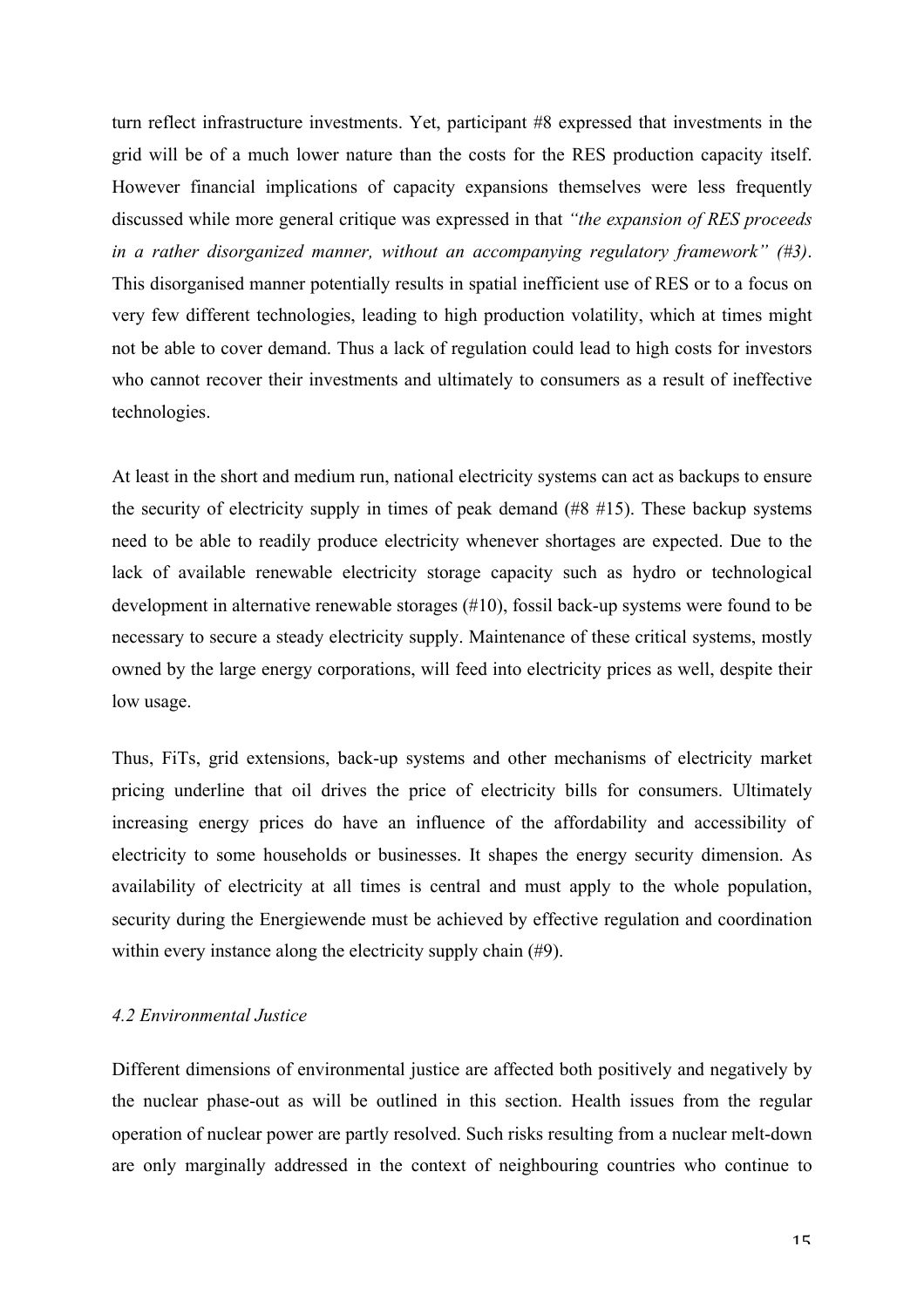engage in nuclear power generation. Further distributional injustices with regards to the financing of the Energiewende emerge. On the other hand environmental justice effects vary according to given time horizons. While carbon emissions are found to increase in the short run as a result of the nuclear phase-out, a longer-term view emerges with a focus on establishing a new trajectory of emission reductions and avoiding as far as possible nuclear waste and other harmful substances.

#### *4.2.1 Health and social justice*

The timing of the final decision to phase-out nuclear energy just days after the disastrous effects of the nuclear melt-down in Fukushima was generally seen a indication that environmental justice factors played an important role in the decision. The phase-out policy at first sight circumvents the risk of a melt-down in Germany. It was, however, pointed out that "*radiation from a potential melt-down in a neighbouring country would not respect country borders.*" (#2) Thus health and safety concerns with regards to such events still remain present in the context of neighbouring countries employing nuclear technology, where spillover effects are to be expected  $(\#1, \#2, \#6)$ . The Chernobyl accident is viewed as a case in point (#16, #13). Even an incident in a non-neighbouring country can affect Germany and the rest of Europe with devastating consequences.

Yet, issues related to the regular operation of nuclear power plants are also important, where interviewees refer to potential cancer implications. This stemmed from discussions on nuclear waste disposal, which of course remains an issue after the phase-out. While medical expertise is limited among the interviewees to assess concrete health implications from nuclear power generation, other health discourses are pointed to in relation to the Energiewende: electric smog from the expansion of the electricity grid potentially influencing peoples' health, as well as addressed mental health concerns due to the noise originating from wind turbines (#10). Thus, certain health concerns are positively addressed by the nuclear phase-out while technologies replacing NPPs may cause other health risks. These risks are found to be an influential driver for the acceptance of the Energiewende  $(\#10, \#7, \#1)$ .

In the context of the environmental justice dimension, distributional social justice implications must be considered as well. There is a burden related to the financing of the Energiewende. It will be transferred directly to the consumers of electricity through the "EEG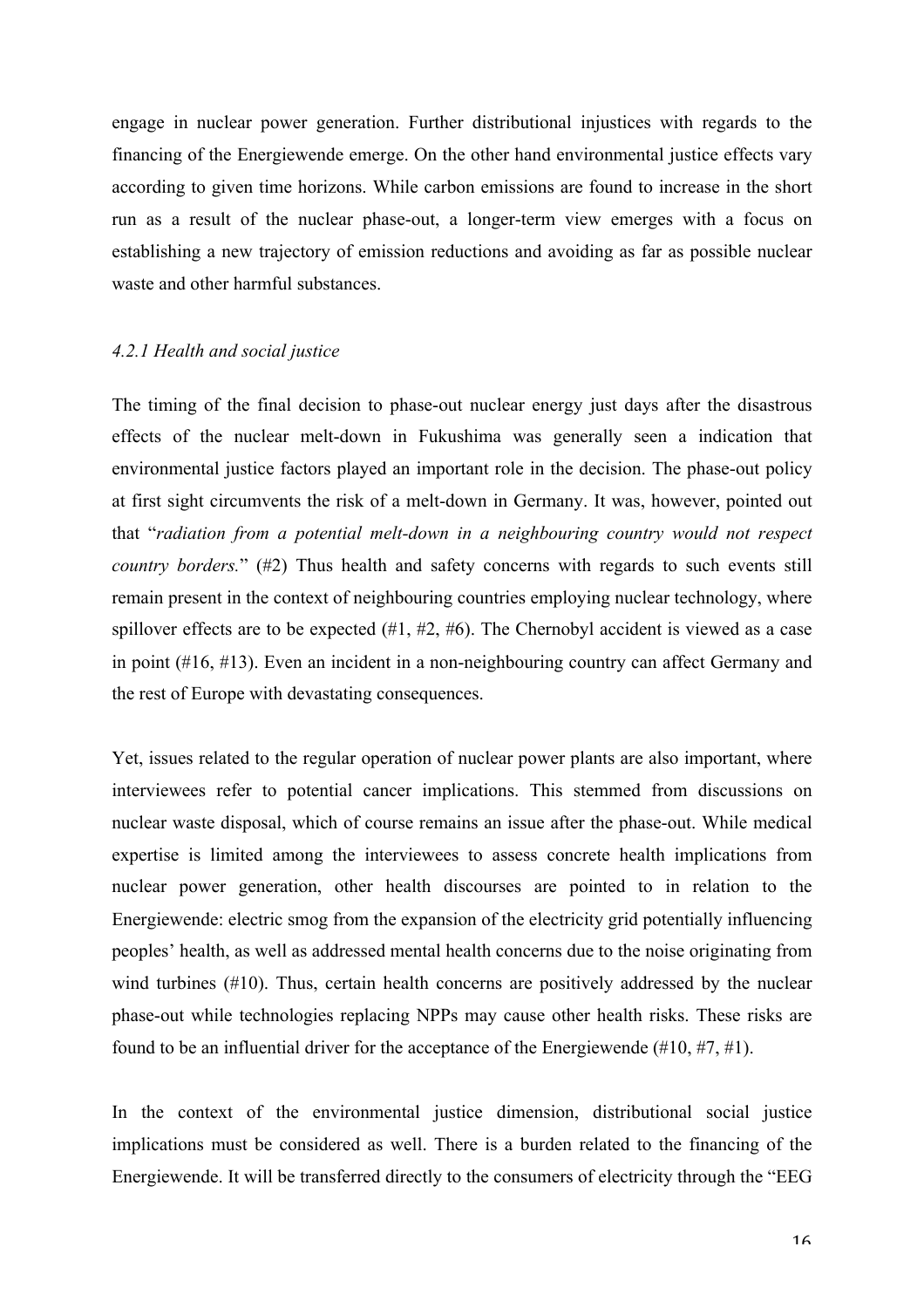Umlage" where FiTs are effectively financed by the end consumers, which is expected to lead to a disproportionate distribution of the financial burden on the public (#10). This is aggravated by the fact that many highly energy intensive industries are exempted from the *Umlage* as their competitiveness is dependent on prices they pay for energy. Thus, having to co-finance energy intensive industries as well, the financial liability on households will rise even more. Households with lower income brackets will pay a larger part of their income just to cover their electricity bills, raising concerns of social justice (#14). A fair distribution of benefits and risks of the Energiewende has to be achieved, where the financing of FiTs should consider the financial capabilities of different income groups. Despite considerations about health and social justice explored above, environmental implications discussed are addressed below.

### *4.2.2 CO2 emissions*

Carbon emissions represent a key intergenerational issue in justice. Several interviewees underlined the small contribution that Germany can make on a global level while non-OECD countries produce increasing levels of carbon emissions (#10). The Energiewende is, nevertheless, predicated on lowering emissions for future generations in Germany. Through the Energiewende, Germany will in effect phase-out low carbon nuclear electricity production capacity to ideally replace it with  $CO<sub>2</sub>$  neutral electricity from RES, which in itself would not result in a net change of emissions (#6). While insufficient renewable capacity was readily available to fully compensate for the partially phased-out nuclear capacity in 2011, some former low carbon capacity had to be replaced by fossil fuelled power stations (#8). This makes it difficult to reduce emissions from electricity generation in the short term. Thus in the short term, GHG emissions as a relevant aspect of environmental justice, could not be reduced.

The steady rise of German electricity exports to European neighbours observed in the past is expected to continue in the future (#19). It is, however, dependent upon fossil fuels to some extent in order to serve their domestic energy demand. This will continue to put pressure on  $CO<sub>2</sub>$  emission targets. The FiTs, are often deemed an expensive policy instrument (Tveten et al., 2013) whilst among the most effective schemes to foster the development and implementation of RES (Verbruggen and Lauber, 2012; Martins et al., 2011). It should, nevertheless, be accompanied by other complementary schemes. The European Union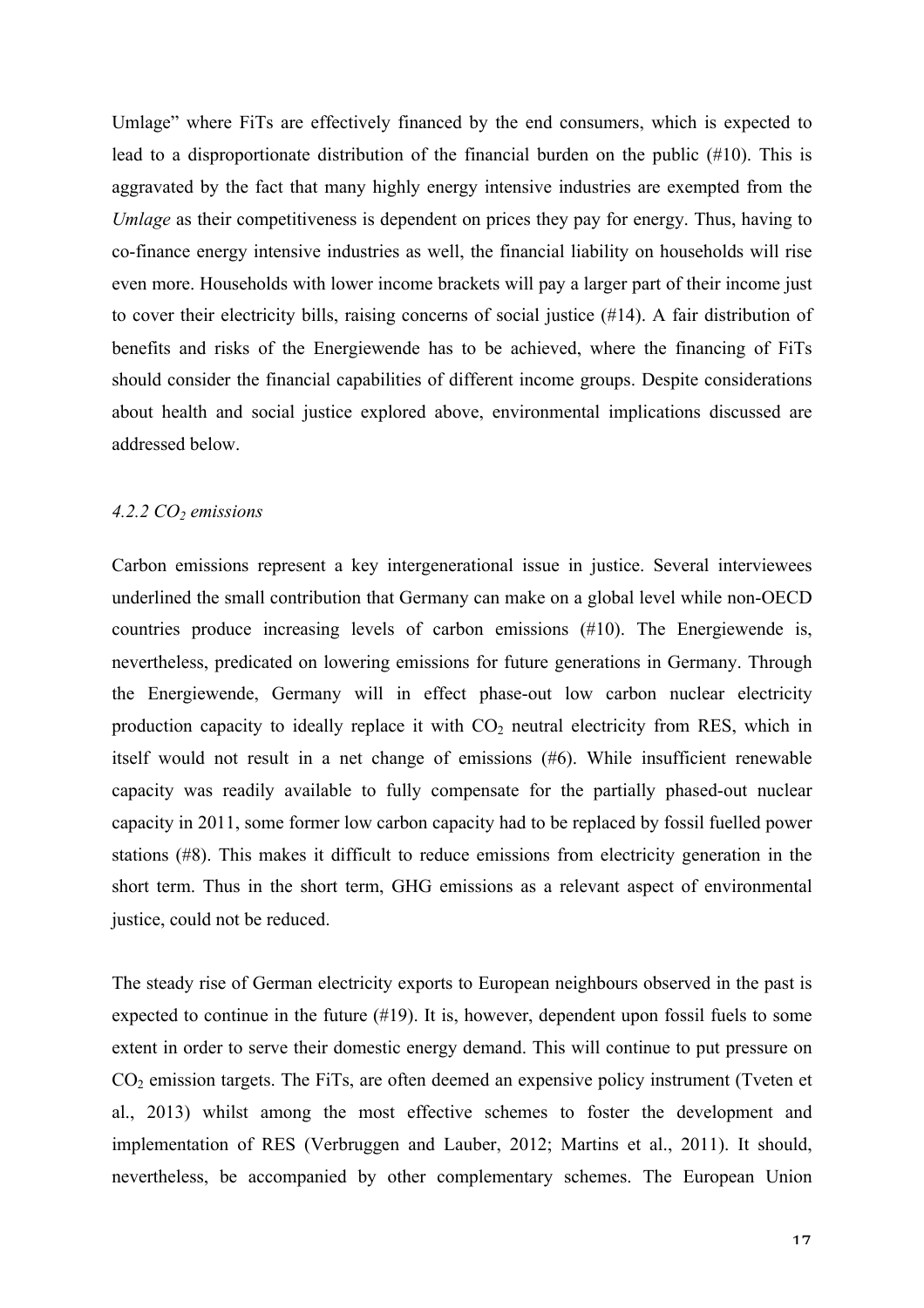Emission Trading Scheme (EU ETS) could be one such complementary scheme. Participant #10 points out that the current abundance of permissions traded means that potential emission allowances are simply traded onwards, resulting in pollution elsewhere. Current EU ETS allowance prices favour the continuous engagement in brown coal power plants, as the high  $CO<sub>2</sub>$  emissions come at a low price and the resource is readily available in Germany. As the abundance of coal in Germany keeps national coal prices low, a financial incentive to switch to less polluting electricity sources would be created by higher ETS allowance prices (#6).

## *4.2.3 Nuclear waste*

The discourse within the Energiewende is dominated by issues related to nuclear waste. However, this issue refers equally to other types of by-products with regards to the shift in electricity production. The longevity and difficulty in the process of finding a final nuclear repository, not just in Germany but in all parts of the world (#2, #6, #1, #10), alludes to the complexity of the problem. According to participant #10 *"continued engagement in an activity which produces waste for which there is no solution to manage the inherent dangers will subsequently be bequeathed to potentially hundreds of future generations, is morally reprehensible"*. This was supported by many experts interviewed, while some referred to it as nuclear as a technology with little incremental risk, especially in Germany where we are faced with modern nuclear technology (#11). The issue of nuclear waste has both an environmental and a social dimension. As radioactive material continuously radiates harmful particles and rays, the environmental impacts are hard to foresee (#18).

While the interviewees attest that problems related to nuclear waste are by no means solved by the German nuclear phase-out, participant #10 is the only one pointing to a common fallacy in underestimating other social and environmental impacts resulting from the nuclear phase-out. There is the potential to have an unforeseen shift in harmful substances as a result of the Energiewende. An example of this would be decreasing nuclear waste due to reduced nuclear capacity which has to be compensated in the short run by more power from coal fired power plants and higher carbon emissions. In addition the uncertainty inherent in the long time-horizons of the Energiewende in this case leads to the underestimation of the anticipated impact of technologies which today are considered less problematic, like many renewable energy technologies (#11). Yet, these technologies may become the source or cause of other adverse effects not accounted for today.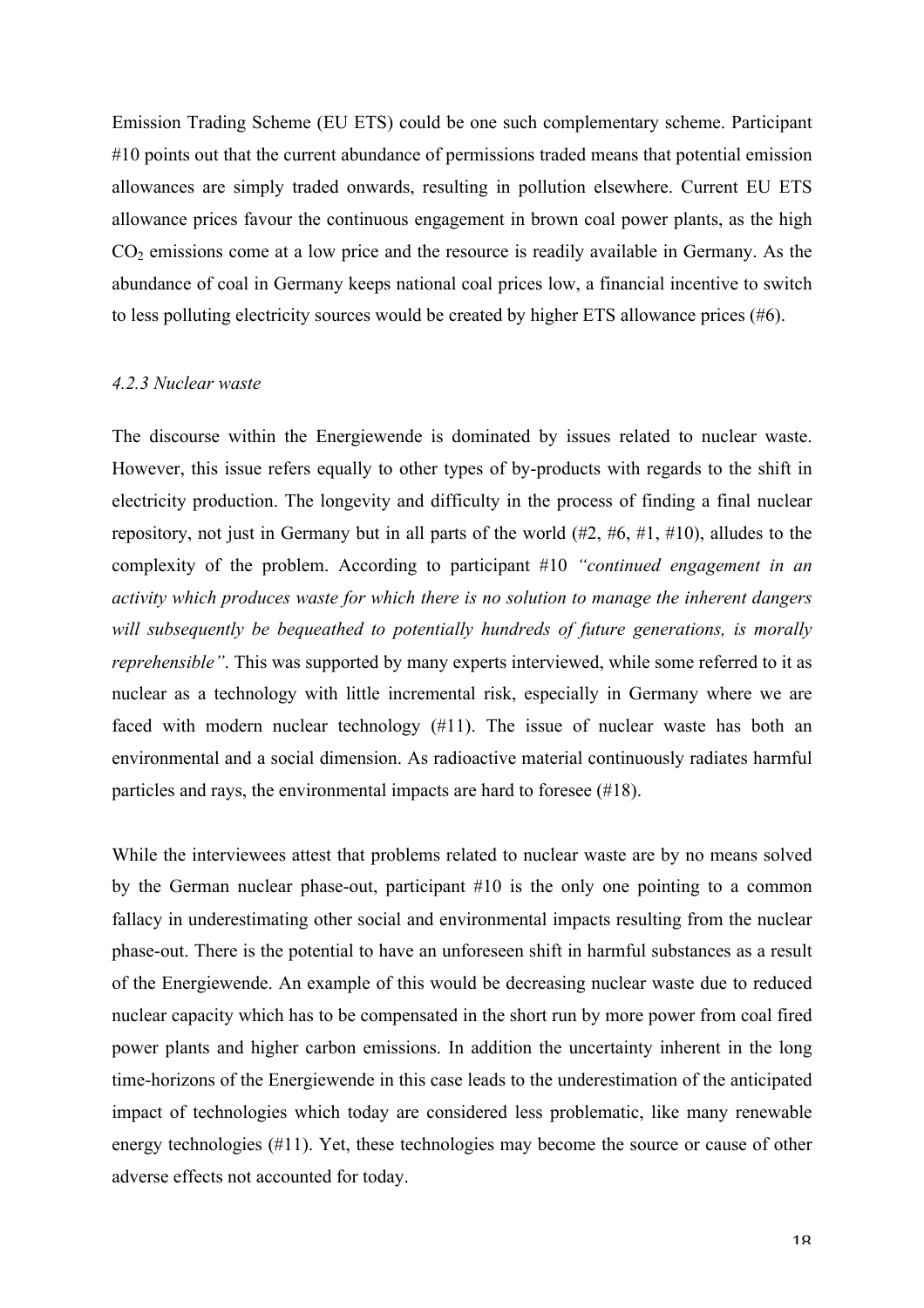### **5 Discussion**

The results have shown certain dichotomies between the different goals of the Energiewende, which are energy security and environmental justice. It is shown that the time horizon does matter when it comes to some of these dichotomies. It is argued below that environmental justice offers a longer-term view in policy making, which we find is the dominant position adopted in Germany in the case of the nuclear phase-out. Whilst the adoption of an environmental justice outlook in Germany provides a long-term driver of change, other shorter term drivers have also influenced the phase-out decision. In light of our results, we focus on political calculus, decreasing energy demand over time as well as the FiTs effects on public share- and stake-holdership.

### *5.1 Environmental justice as a long-term driver of the nuclear phase-out*

Historically, Germany (like other countries) was faced with different situations where its energy supply was threatened. In the aftermath of World War II Germany had to secure the supply of coal. More recently the oil crisis in the 70s raised concerns in Germany and many other parts of Europe, where adequate and sufficient oil supplies were endangered. With an economy predominantly shaped by producing industries and thus heavily reliant on electricity, the security of electricity is of great concern and importance. The ability to provide energy security always remained a precondition for policies. With RES expanding at unprecedented rates thanks to the FiTs, dependency on nuclear and fossil energy capacity as a means to provide energy security has decreased over time. As a result of the growing share of RES and in anticipation of continued growth at comparable rates (which proved to be right in hindsight), it becomes more realistic to work towards an overall energy strategy dominated by RES which excludes nuclear while reducing fossil electricity generation, without endangering a secure electricity supply.

Next to energy security, distributional and procedural aspects of environmental justice are paramount to the nuclear phase-out. There are two arguments to phase out nuclear in Germany within the context of environmental justice: (1) social acceptance and (2) environmental compatibility. The former is clearly influenced by the Fukushima accident. However, our interviewees remind us of how social acceptance is always understood in comparison to competing energy sources where acceptability problems are equally clear (e.g.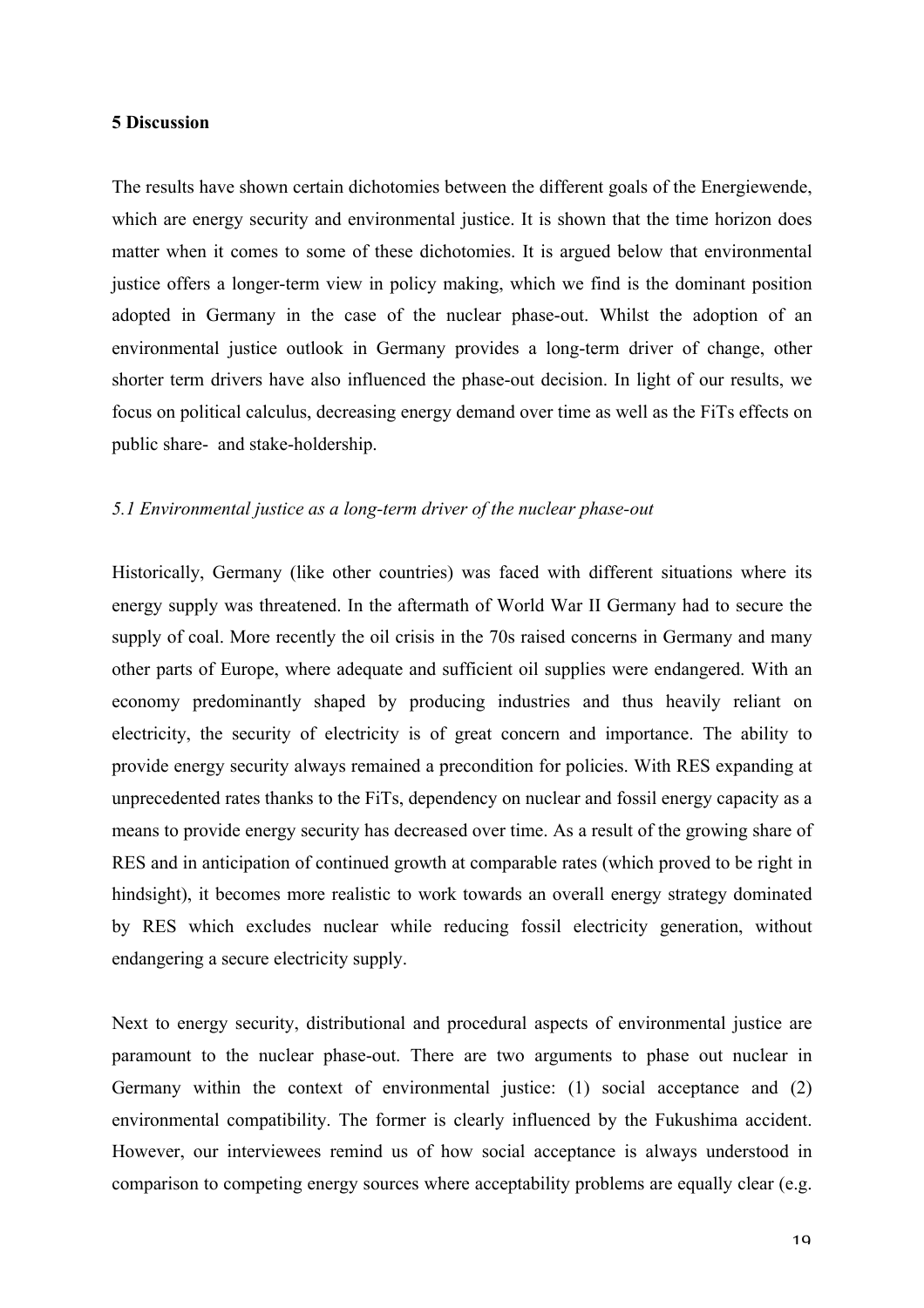wind farms). The environmental compatibility argument reveals the enduring legacy of the waste issue. And yet, we find environmental concerns similarly applicable to other renewable sources. We discuss here one overarching theme across both environmental justice arguments – long-term intergenerational justice

A distinction with regards to time horizons is important to point out. While a secure energy supply is essential at any time as it literally fuels the economy, a short-term interest will always be the ability to provide energy. Beyond providing security of energy supply, a longterm strategy as the one of the *Energiewende* rather focuses on the tackling of issues within the environmental justice perspective. Thus, given the decision to eliminate the risk of nuclear incidents, the government safeguarded its possibility to provide sufficient electricity in the short run by accepting to compromise issues touching upon environmental justice, in this case short-term GHG emission increases. In order to ensure security of electricity supply the government decided to support efficient coal and gas power plants, to compensate for capacity from phased-out nuclear plants which could not be replaced by RES (Deutsche Bundesregierung, 2012).

Despite the expected short- and medium term increase in GHG emission due to the required back-up capacity, it becomes clear that longer-term  $CO<sub>2</sub>$  reduction targets are an important driver for the Energiewende. In 2012 the German Energy sector was responsible for about 83% of the German GHG emissions (United Nations, 2013). Thus in order to achieve the ambitious goals set in the context of the Kyoto protocol and the Durban platform, reductions in the energy sector will most effectively contribute to achieving GHG reduction targets. As energy systems are built for long time horizons, are very capital intensive and require a lot of infrastructure, Governments are often faced with high levels of path dependency with regards to the employed energy system. Changing paths – in our case the distribution within the electricity mix – is thus linked with significant investments and will be often a continuous changing process. Yet, the investment needed to mitigate climate change is growing exponentially over time in the case of non-action, thus the longer they are postponed and avoided the higher the financial burden becomes (IEA, 2010). Thus the phase-out decision with its significant costs can be argued to have initiated a process, which otherwise would have resulted in even higher costs.

### *5.2 Underlying short-to-medium term drivers for policy change*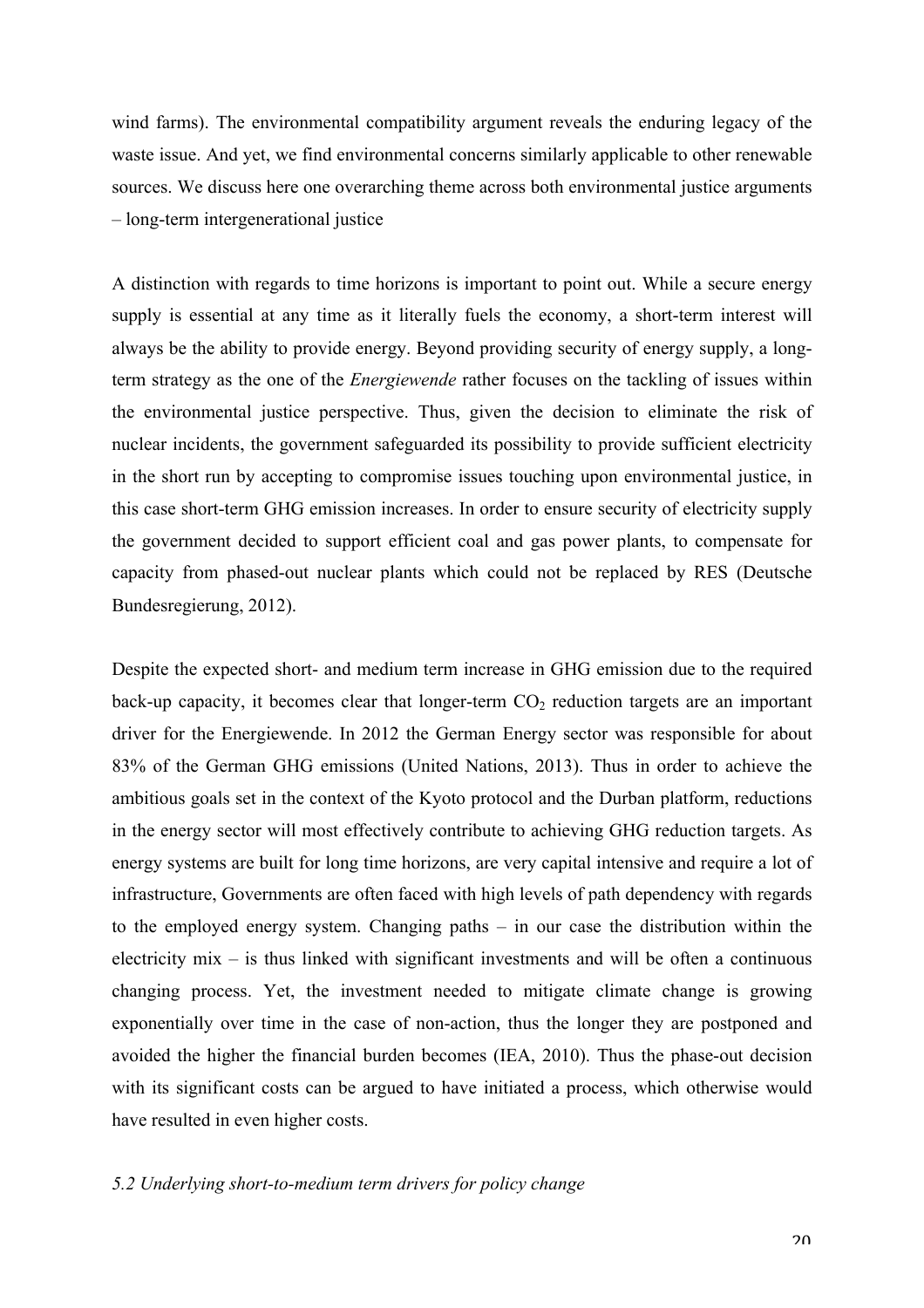The political strategy of the CDU has contributed to the sudden policy change on nuclear. Just 9 months prior to the moratorium of the nuclear power plants which was called upon by Merkel and the CDU, the same political party did change previously existing phase-out policy by prolonging nuclear life times for over a decade. How did this sudden change of political opinion come into being, triggered by an event which did not change any scientific facts or technical realities? At the time of Fukushima, important regional elections in three federal states were to take place. In the light of recent events at the nuclear power plant of Fukushima the Christian democrats feared a drop of political approval for their rather pronuclear attitudes and thus initiated the moratorium and returned to the original phase-out schedule already agreed upon in 2002.

In addition to political factors, slowed growth in German energy demand can be seen as a driving factor for the Energiewende, or at least as a permitting factor for the latter. Despite some volatility across the years, German electricity consumption remained fairly constant between 1992 and 2013, with a slight decline in the years after 2007 (BDEW, 2014). Industrialising economies show over-proportional energy use in relation to their GDP where electricity capacity has to grow fast. They often have rather limited means to invest into expensive electricity technologies. Such countries are primarily shaped by relatively high GHG emissions from their energy sectors, as they mostly depend on fossil energy sources. In contrast, energy demand in mature economies has peaked already, tending to decrease due to efficiency gains with technology and changing behaviours (Goldthau & Sovacool, 2012). Germany as a net exporter of electricity has sufficient installed electricity capacity to tackle their electricity demand. In fact even with the loss of about half of their nuclear capacity in 2011 Germany was still capable to cover its electricity demand in the subsequent period. Thus Germany´s mature economy and existing energy infrastructure allows Germany to gradually replace nuclear and fossil electricity sources by RES.

Finally, the FiT policy made it possible for the general public to get involved in the Energiewende and offered the opportunity to actively shape and promote the move away from fossil and nuclear electricity sources, rather than just expressing their opinion against those forms of energy generation. The features of the FiTs with long-term guarantees for price stability for electricity producers from RES lead to a very high share of RES owners to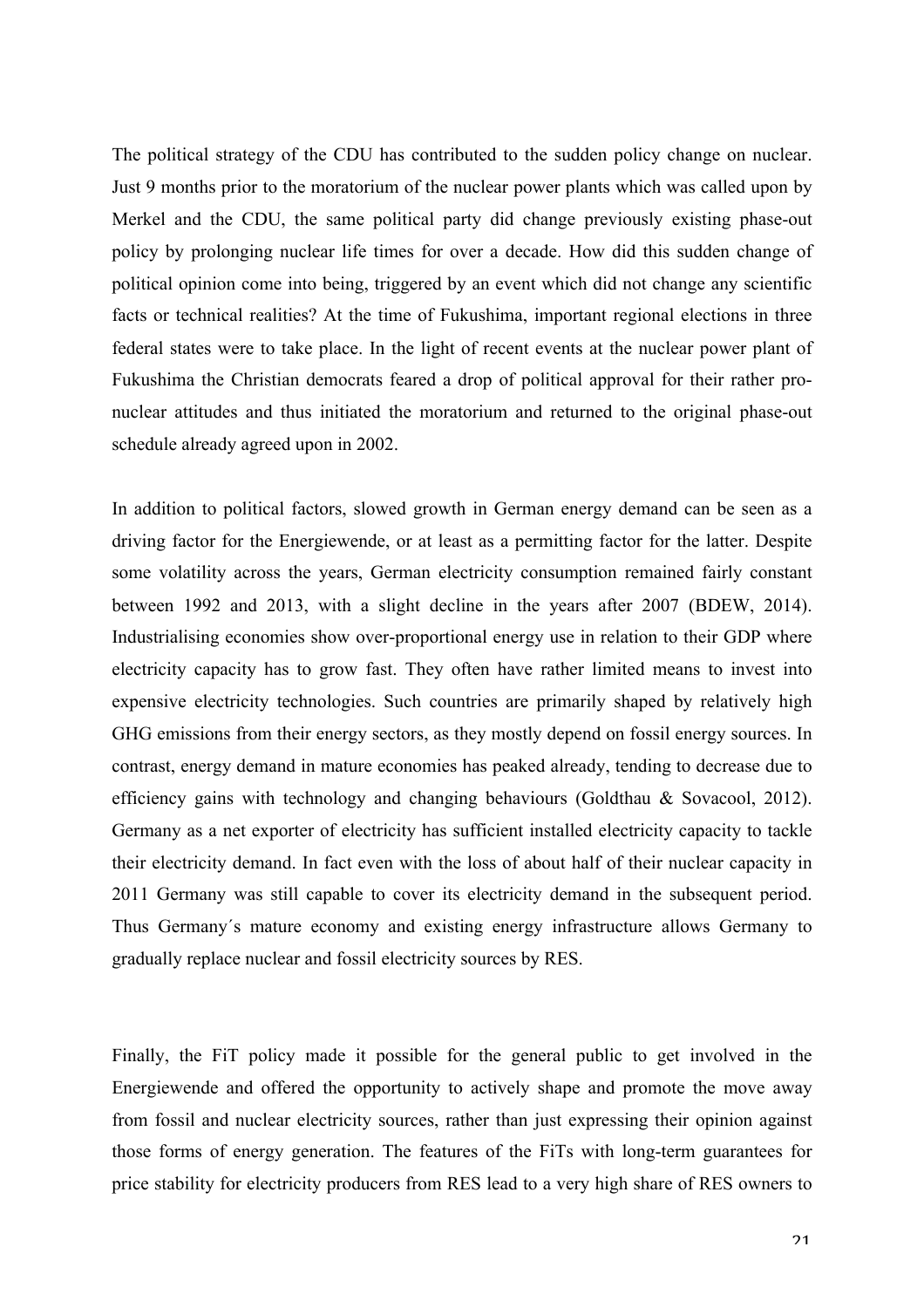be private ones (40%) while the large energy companies owned only about 6,5% of total RES capacity in 2010 (Trendresearch, 2011). Thus FiTs created a large RES-coalition amongst the broad population. This includes even rather traditional conservative parts of the population, previously reserved towards the Energiewende (Strunz, 2014), even leading to a "broad shift in thinking in the CSU", a conservative Bavarian based political party, affiliated with Angela Merkel's CDU (Hockenos, 2013).

### **6 Conclusions and Policy implications**

This paper introduced the energy crossroads framework as a means to more effectively assess the implications of the nuclear phase-out within the context of the German Energiewende. Current policy making frameworks are lacking the important dimension of environmental justice, while focusing to a large extent on issues of energy security. Yet, our analysis of 20 expert interviews with leaders in the energy sector revealed that the Energiewende is targeted and at least partly driven to introduce environmental justice in energy policy making. In answer to the first research question, we did therefore find that a dichotomy does exist between energy security and environmental justice in relation to the Energiewende. The importance of the two different concepts of energy security and environmental justice were found to vary across different time horizons.

In relation to the second question on the key driver of the nuclear phase-out, energy security is found to be a short to medium term driver for policy makers in the face of a changing electricity supply from base load producing centralised (fossil) power plants, to a decentralised, volatile electricity provision from RES. Yet, the volatile nature of RES poses threats to energy security due to the potential to not be able to produce energy in times of peak demand. Environmental justice is, therefore, a more long-term approach to policy making. In following, FiT policies have to be refined to better target effective RES for specific areas to reduce distributional inequalities. They should also be focused upon providing more balanced electricity generation throughout the energy mix. Investments in such infrastructures are likely to be reflected in future electricity prices, potentially impacting upon the affordability of electricity which is important for international competitiveness of the industrial sector as well as for the well-being for the public. Policy making must ensure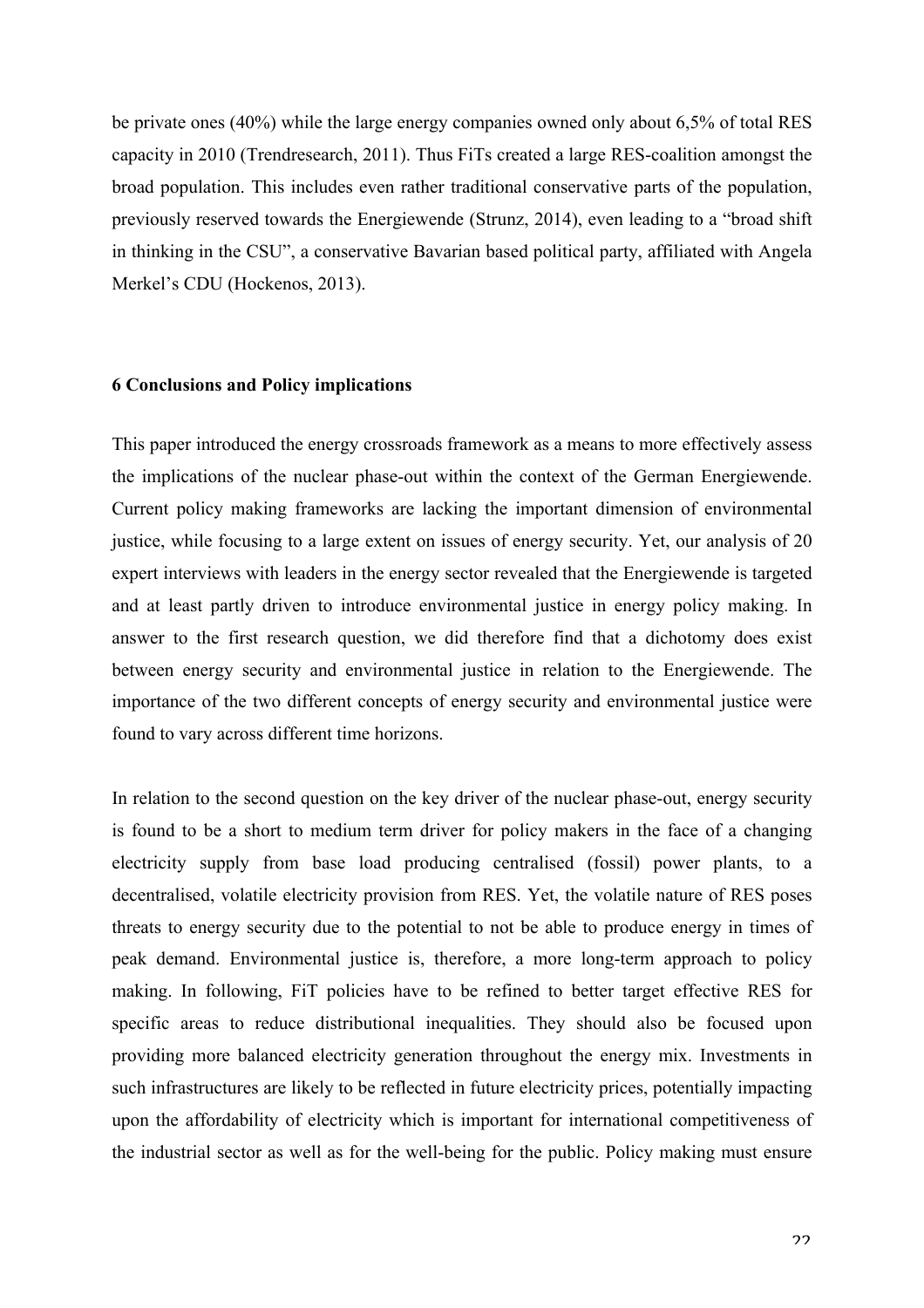that the financial burden on different parts of the modern society are fairly distributed, to increase wellbeing rather than to compromise it.

We therefore call for more research into how Germany is approaching the post nuclear phase. In doing so, we must reflect upon the durability of the environmental justice approach that it appears to have taken with the nuclear phase-out. Comparative research should reveal when and if other national policy makers adopt a similar long term environmental justice approach, and exactly where its limitations may lie. In developing the energy crossroads framework, we suggest that the emerging concept of energy justice may offer some fruitful insight (McCauley *et al.* 2013). Sovacool *et al.* (2013) attempt to explicitly bring together security and justice. Heffron and McCauley (2013) and Jenkins *et al.* (2014) underline how policymaking priorities can differ throughout the whole energy system. In turn, the energy crossroads framework reminds energy justice scholars to fully respect the inherent binary nature of security and justice concerns. Our analysis suggests that uniting the two in practice may be more difficult than in theory.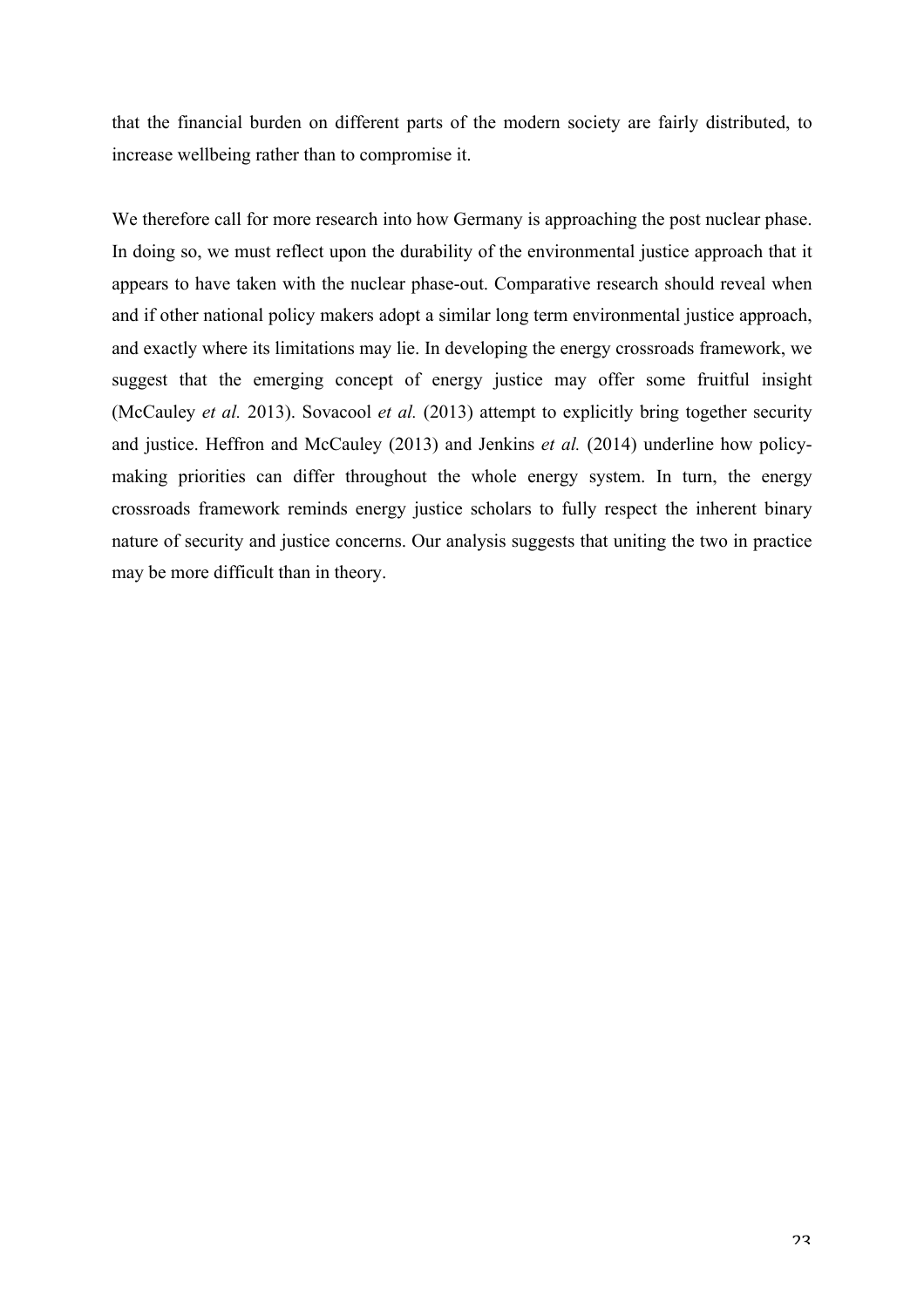# **Acknowledgements**

We would like to thank the EPSRC for their grant (EP/I035390/1) on which this work was conducted.

# **Appendix**

We want to thank the participants for their time and efforts to take part in the study. The participants' institutions were listed alphabetically while the numbers in the results section are not in the same order to provide highest possible level of anonymity.

# **Appendix A. Affiliation of interviewed experts with institutions**

- Areva
- Bund-Friends of the Earth
- Bündnis 90/ Die Grünen, political party
- BurgerBegehren Klimaschutz (BBK)
- Citizen association for environmental protection
- Electricite de France (EDF)
- German syndicate energy woods and pellets
- German syndicate of Chemical Industry
- German syndicate of Steel and Energy Technologies
- Institute Research on European Policy
- International Atom Energy Agency
- KPMG Germany; Audit and Consulting services
- Npower
- Nuclear Energy Institute
- PowerShift Verein für eine ökologisch-solidarische Energie- & Weltwirtschaft
- Renewables International, International Journal
- University of Burgos
- University of St Andrews
- World Nuclear Association
- Wuppertal Institute for Climate, Environment and Energy; Research Institute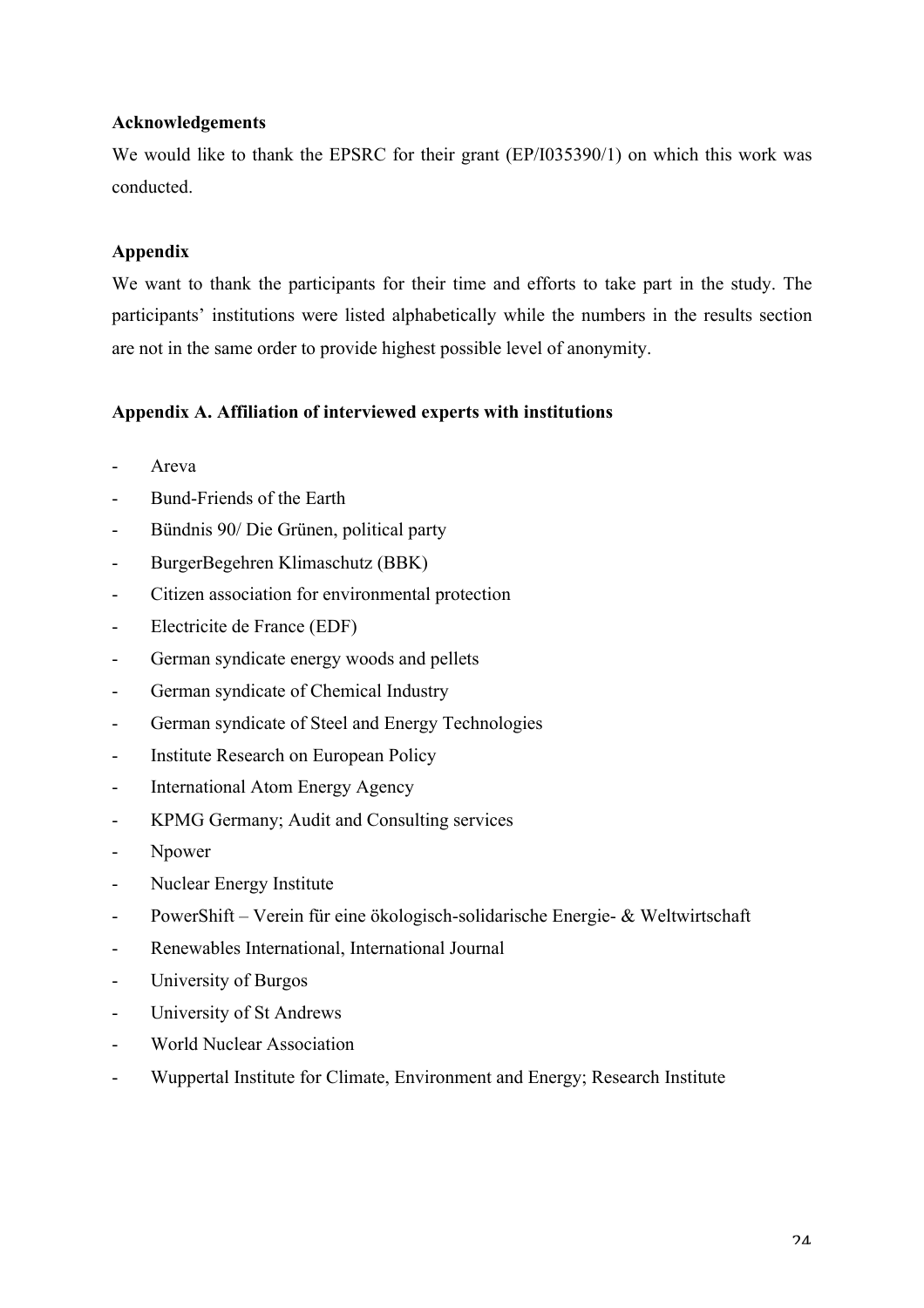# **References**

- Agyeman, J., & Evans, B. (2004) 'Just sustainability': the emerging discourse of environmental justice in Britain? *The Geographical Journal*, 170(2), 155-164.
- Baker, P. J., & Hoel, D. G. (2007) Meta-analysis of standardized incidence and mortality rates of childhood leukaemia in proximity to nuclear facilities. *European Journal of Cancer Care*, *16*(4), 355–63.
- BDEW (2009) Zukunftsenergie 2020 *[Future Energy 2020]*. Berlin. Bundesverband der Energie und Wasserwirtschaft e.V. Retreived from: http://ldew.de/bdew.nsf/id/DE\_20090623\_Eckpunkte\_Zukunftsenergie/\$file/20090623 Zukunftsenergie2020\_ECKPUNKTE\_12\_Seiten.pdf [Accessed 3 May 2015].
- BDEW (2014) Energiedaten: Entwichlung des Primärenergieverbrauchs *[Energy data: Primary energy consumption development]* Bundesverband der Energie und Wasserwirtschaft e.V. Retreived from: https://www.bdew.de/internet.nsf/id/DE\_Energiedaten [Accessed 3 May 2015].
- Blewitt, J. (2008) Understanding Sustainable Development. London, Earthscan.
- BMWi (2014) *Die Energiewende zum Erfolg führen [Leading the Energiewende to success].*  Bundesministerium für Wirtschaft und Technologie. Retrieved from: http://www.bmwi.de/DE/Themen/Energie/Energiewende/energiewende-zum-erfolgfuehren,did=575018.html [Accessed 3 Aug. 2014].
- BMWi (2015) *Energie der Zukunft [Energy of the Future]*.[Online] Bundesministerium für Wirtschaft und Technologie. Retreived from: http://www.bmwi.de/DE/Themen/Energie/Energiewende/gesamtstrategie.html [Accessed 17 August 2015].
- Buchan, D. (2012) *The Energiewende – Germany's gamble*. The Oxford Institute for Energy Studies.
- CDU/CSU, & SPD (2013) *Deutschlands zukunft gestalten [Shaping Germany's Future]* Coalition Contract. Retrieved from: https://www.cdu.de/sites/default/files/media/dokumente/koalitionsvertrag.pdf [Accessed 16 Aug. 2014].
- Christodouleas, J. P., Forrest, R. D., Ainsley, C. G., Tochner, Z., Hahn, S. M., & Glatstein, E. (2011) Short-term and long-term health risks of nuclear-power-plant accidents. *The New England Journal of Medicine*, *364*(24), 2334–41.
- Dehmer, D. (2013) The German Energiewende: The First Year. *The Electricity Journal*, 26(1), 71–78.
- Deutsche Bundesregierung (2012) *Gelder aus dem Energie- und Klimafonds für das Förderprogramm für fossile Kraftwerke [Money from the energy and climate fund for*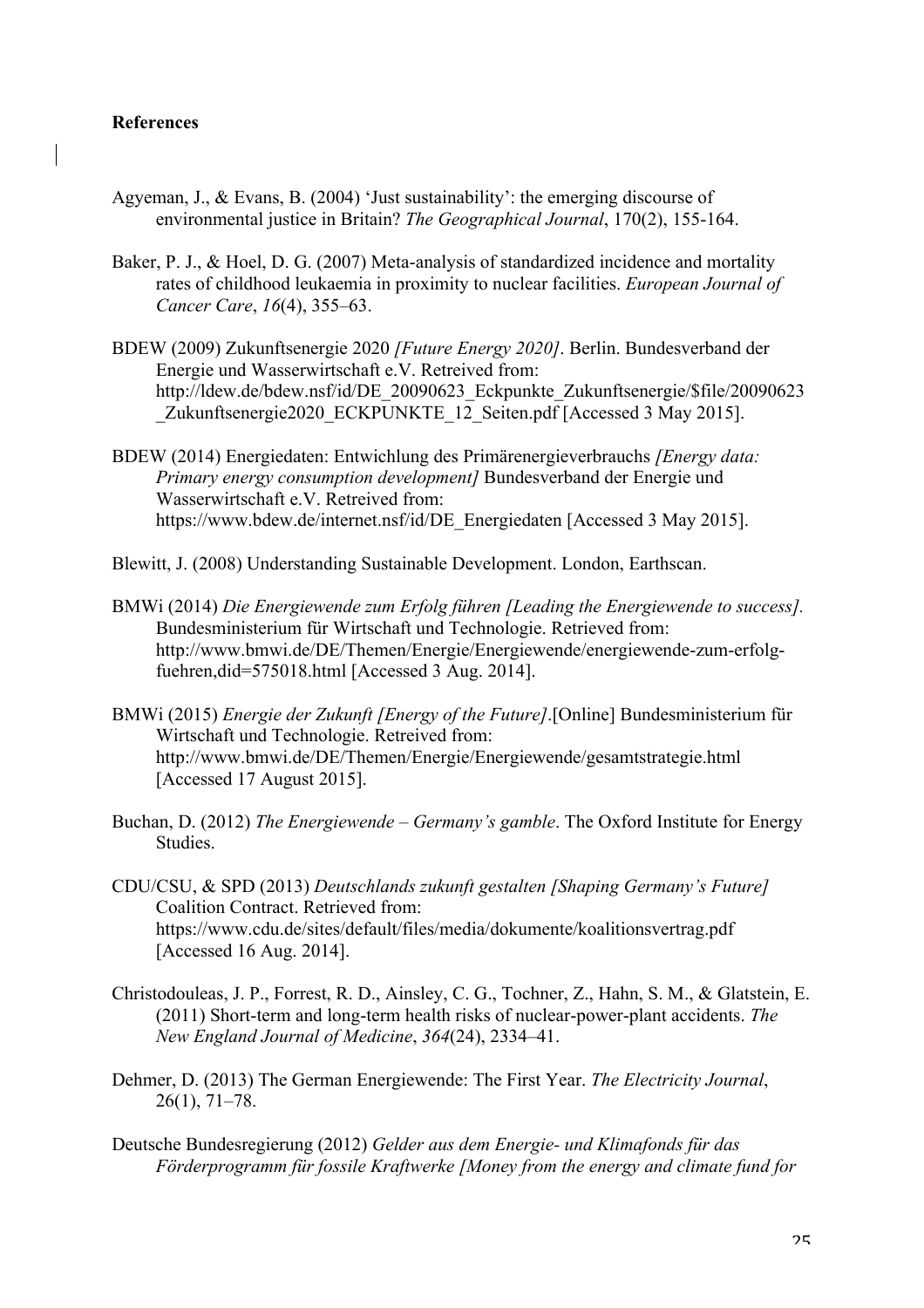*the aid program for fossil power stations]* Antwort der Bundesregierung auf die Kleine Anfrage der Abgeordneten Oliver Krischer, Sven-Christian Kindler, Hans-Josef Fell, weiterer Abgeordneter und der Fraktion BÜNDNIS 90/DIE GRÜNEN. Drucksache 17/8674, 14 February 2012. Retrieved from: http://dipbt.bundestag.de/dip21/btd/17/086/1708674.pdf [Accessed 02 May 2015].

- Dorussen, H., Lenz, H., & Blavoukos, S. (2005) Assessing the Reliability and Validity of Expert Interviews. *European Union Politics*, *6*(3), 315–337.
- E.ON. (2006) *Changing Energy*. E.On. Retrieved from http://www.eon.com/content/dam/eon-com/de/downloads/c/CSR\_D\_06.pdf [Accessed 28 Jul. 2014].
- EC (2007) Communication from the commission to the European council *- An Energy Policy for Europe*. European Commission. Retrieved from http://www.europarl.europa.eu/meetdocs/2004\_2009/documents/com/com\_com(2007)0 001 /com\_com(2007)0001\_en.pdf [Accessed 14 Mar. 2014].
- EC (2012) *Energy*. Report. European Commission. Retrieved from: http://europa.eu/pol/ener/flipbook/en/files/energy.pdf [Accessed 30 Apr. 2014].
- Ethics Commission (2011) *Deutschlands Energiewende – Ein Gemeinschaftswerk für die Zukunft [The German Energiewende – a Collaborative Work for the Future].* German Ethics Commission for a Safe Energy Provision. Retrieved from: http://www.bmbf.de/pubRD/2011\_05\_30\_abschlussbericht\_ethikkommission\_property \_publicationFile.pdf. [Accessed 17 August 2015].
- Frondel, M., Ritter, N., Schmidt, C. M., 2008. Germany's solar cell promotion: dark clouds on the horizon. *Energy Policy* 36, 4198–4204.
- Fürsch, M., Lindenberger, D., & Malischek, R. (2011) *German nuclear policy reconsidered: Implications for the electricity market*. Institute of Energy Economics at the University of Cologne (EWI). Retrieved from http://core.kmi.open.ac.uk/download/pdf/6361437.pdf [Accessed 14 Mar. 2014].
- Glaser, A. (2012) From Brokdorf to Fukushima: the long journey to nuclear phase-out. *Bulletin of the Atomic Scientists,* 68(6), 10-21.
- Goodfellow, M. J., Williams, H. R., & Azapagic, A. (2011). Nuclear renaissance, public perception and design criteria: An exploratory review. *Energy Policy*, 39(10), 6199- 6210.
- Goldthau, A., & Sovacool, B. K. (2012) The uniqueness of the energy security, justice, and governance problem. *Energy Policy*, *41*, 232–240.
- Gunningham, N. (2013) Managing the Energy Trilemma: The Case of Indonesia*. Energy Policy*, 54, 184-193.
- Heffron R.J. & McCauley D. (2014) Achieving sustainable supply chains through energy justice. *Applied Energy*, 123, 435-437.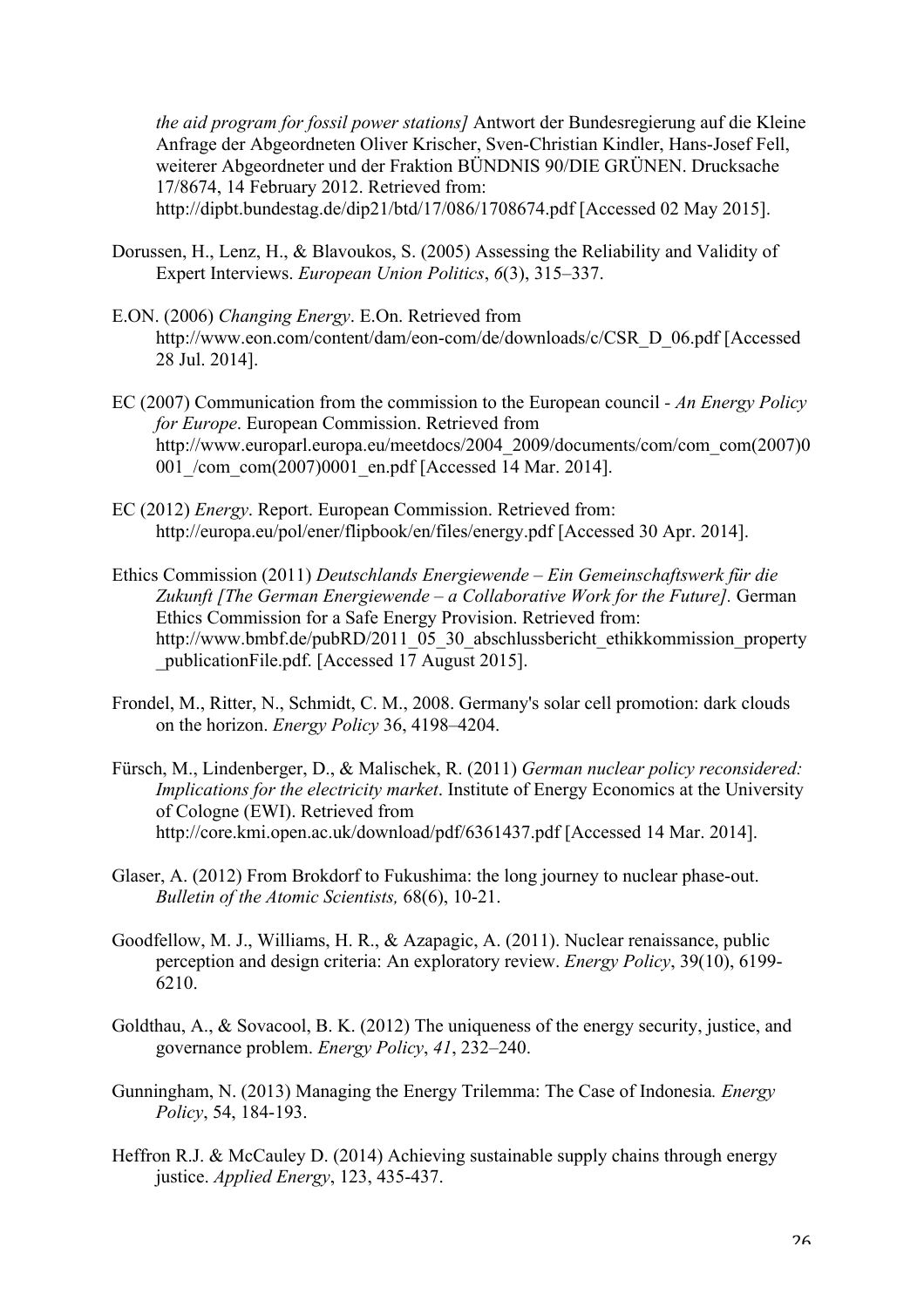Hertz, R. & Imber, J. (1995) *Studying elites using qualitative methods*. Sage Publications.

- Hockenos (2013) The Energiewende the Result of a Powerfull Mass Movement from Below. *Energy Transition*. Website. [Online] Retrieved from: http://energytransition.de/2013/05/energiewende-powerful-massmovement/?pk\_campaign=nl4 [Accessed 3 May. 2015].
- IEA (2010). *World Energy Outlook 2010*. International Energy Agency, Paris.
- Jenkins, K., McCauley D., Heffron R. & Stephan H. (2014) Energy justice, a whole systems approach. *Queen's Political Review*, 2(3), 20-35.
- Jorant, C. (2011) The implications of Fukushima: The European perspective. *Bulletin of the Atomic Scientists,* 67(4), 14–17.
- Kaatsch, P., Spix, C., Jung, I., & Blettner, M. (2008) Childhood leukemia in the vicinity of nuclear power plants in Germany. *Deutsches Ärzteblatt International*, *105*(42), 725–32.
- King, N. (2004) Using templates in the thematic analysis of text. In C. Cassell, & G. Symon (Eds.) *Essential guide to qualitative methods in organizational research.* (pp. 256-271) London: SAGE Publications Ltd.
- Knopf, B., Kondziella, H., & Pahle, M. (2011*) Der Einstieg in den Ausstieg: Energiepolitische Szenarien für einen Atomausstieg in Deutschland [Entering the exit: Energypolitical scenarios for a nuclear phase-out in Germany]*. Potsdam-Institut für Klimafolgenforschung und Institut für Infrastruktur und Ressourcenmanagement an der Universität Leipzig, WISO Diskurs, Bonn Retrieved from: http://edoc.gfzpotsdam.de/pik/get/4872/0/cc27bb5ada1b32edf27cb9a3845afb6c/4872.pdf [Accessed 12 December 2014].
- Kowalski, K., Stagl, S., Madlener, R., & Omann, I. (2009) Sustainable energy futures: Methodological challenges in combining scenarios and participatory multi-criteria analysis. *European Journal of Operational Research*, *197*(3), 1063–1074.
- Kruyt, B., van Vuuren, D. P., de Vries, H. J. M., & Groenenberg, H. (2009) Indicators for energy security. *Energy Policy*, *37*(6), 2166–2181.
- Küchler, S., & Meyer, B. (2012) The full costs of power generation. German Wind Energy Association. Retrieved from: http://www.foes.de/pdf/2013-03-full-costs-of-powergeneration.pdf [Accessed 13 Aug 2014].
- Kunz, F., Hirschhausen, C. Von, Möst, D., & Weigt, H. (2011) Security of Supply and Electricity Network Flows after a Phase-Out of Germany's Nuclear Plants: Any Trouble Ahead? EUI Working Papers, RSCAS 2011/32. Retrieved from http://cadmus.eui.eu/handle/1814/17834 [Accessed 02 Mar 2014].
- Lechtenböhmer, S., & Samadi, S. (2013) Blown by the wind. Replacing nuclear power in German electricity generation. *Environmental Science & Policy*, *25*, 234–241.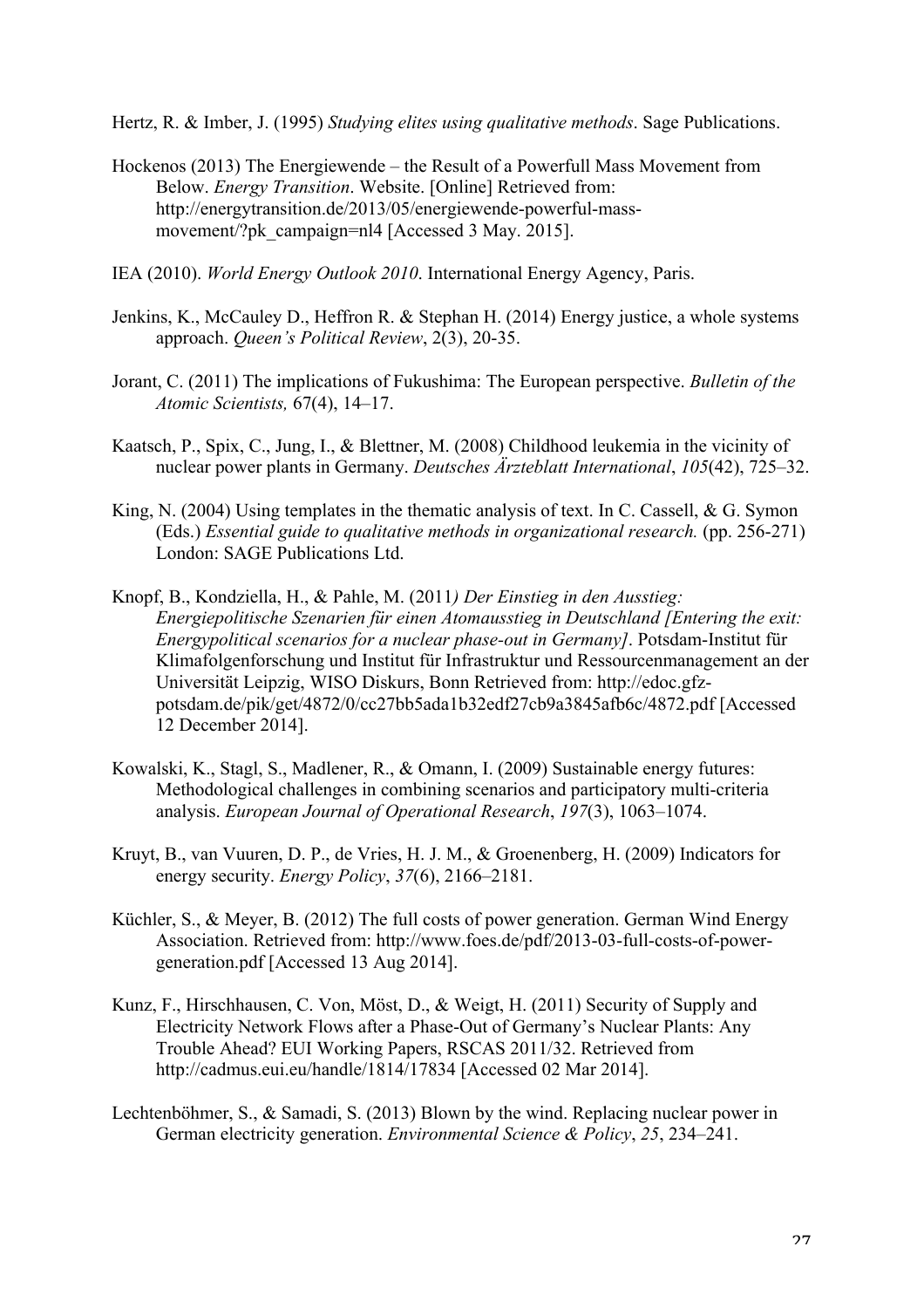- Madlener, R., Stagl, S. (2001) Quotenregelungen mit Zertifikathandel und garantierte Einspeisevergütungen für Ökostrom: Sozio-ökologisch-ökonomische Bewertung förderungswürdiger Technologien. [Quota regulation with certificate trading and guarateed feed-in tariffs for green electricity: Socio-ecologic-economic valuationof technologies worth advancing.] *Zeitschrift fur Energiewirtschaft*, 25 (1), 53–66.
- Mahnke, E. (2013) *Achtung Sprachfalle! "Das energiepolitische Zieldreieck" [Verbal trap! "The energy policy triangle]*. Konzeptwerk Neue Oekonomie. Retreived from: http://www.konzeptwerk-neue-oekonomie.org/achtung-sprachfalle-dasenergiepolitische-zieldreieck/ [Accessed 17 Aug. 2014].
- Martins, A. C., Marques, R. C., Cruz, C. O., (2011) Public–private partnerships for wind power generation: the Portuguese case. *Energy Policy* 39, 94–104.
- Matthes, F. C. (2012) Exit economics: The relatively low cost of Germany's nuclear phaseout. *Bulletin of the Atomic Scientists*, *68*(6), 42–54.
- Matthes, F., Harthan, R., & Loreck, C. (2011a) Atomstrom aus Frankreich? Kurzfristige Abschaltungen deutscher Kernkraftwerke und die Entwicklung des Strom-Austauschs mit dem Ausland *[Nuclear power from France? Nuclear phase-out on short notice and the development of international electricity exchange].* Institute for Applied Ecology. Retrieved from: http://opus.kobv.de/zlb/volltexte/2012/13352/ [Accessed 02 Jun. 2014].
- Matthes, F., Harthan, R. O., & Cook, V. (2011b) Quick phase-out of nuclear power in Germany. Short-term options, electricity and price effects*.* Institute for Applied Ecology.
- Matthews, B. & Ross, L. (2010) *Research Methods: A Practical Guide for the Social Sciences*. Pearson Higher Education.
- McCauley, D., Heffron, R., Stephan, H. & Jenkins, K. E. H. (2013) Advancing energy justice: the triumvirate of tenets and systems thinking. *International Energy Law Review*. 32(3),107-116.
- Morris, C. (2014) Chapter 7 Germany's Energiewende: Community-Driven Since the 1970s. In Woodrow C. (Eds.) *Global Sustainable Communities Handbook: Green Design Technologies and Economics.* Elviser.
- Morris, C., & Pehnt, M. (2012) Energy Transition: The German Energiewende. Report. Heinrich Böll Foundation. Retreived from: http://energytransition.de/wpcontent/themes/boell/pdf/en/German-Energy-Transition\_en.pdf [Accessed 17 Aug. 2014].
- Morris, Z. (2009) The truth about interviewing elites. *Politics*, 29, 209-217.
- Nestle, U. (2012) Does the use of nuclear power lead to lower electricity prices? An analysis of the debate in Germany with an international perspective. *Energy Policy*, 41, 152– 160.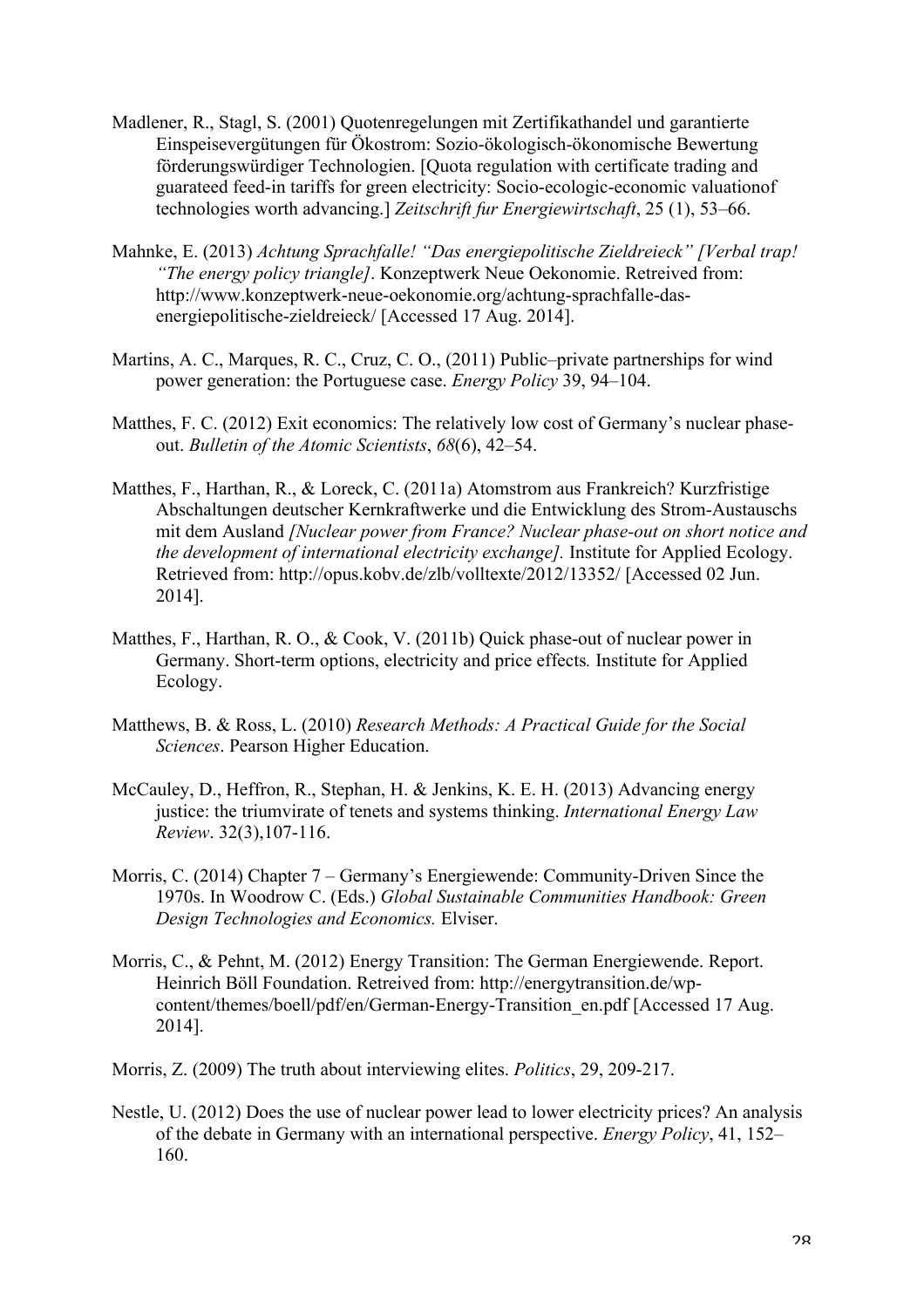- Novy, J., & Peters, D. (2012) Railway Station Mega-Projects as Public Controversies: The Case of Stuttgart 21. *Built Environment*, *38*(1), 128–146. Retrieved from: http://www.ingentaconnect.com/content/alex/benv/2012/00000038/00000001/art00009 [Accessed 30 Jun. 2014].
- Pidgeon, N. F., Lorenzoni, I., & Poortinga, W. (2008) Climate change or nuclear power—No thanks! A quantitative study of public perceptions and risk framing in Britain. *Global Environmental Change*, *18*(1), 69–85.
- Ramana, M. V. (2009) Nuclear Power: Economic, Safety, Health, and Environmental Issues of Near-Term Technologies. *Annual Review of Environment and Resources*, 34(1), 127–152.
- Reuters (2012) *Spain delays plan to feed African solar power to Europe*. Thomson Reuters Trust. Retreived from: http://www.trust.org/item/20121107132200 vyhdz/?source=search [Accessed 17 Aug. 2014].
- Rice, G. (2010) Reflections on interviewing elites. *Area*. 42(1),70-75.
- Rittel, H., & Webber, M. (1973) Dilemmas in a General Theory of Planning. *Policy Sciences*. Retrieved from: http://link.springer.com/article/10.1007/BF01405730 [Accessed 17 Jun. 2014].
- RWE (2014) *Sicherheitskultur in den Kernkraftwerken der RWE Power [Security culture in RWE Power's nuclear power pants]*. RWE Power. Retrieved from: http://www.rwe.com/web/cms/mediablob/de/2031132/data/17136/2/rwe-powerag/standorte/kernkraft/kkw-gundremmingen/links-und-downloads/Sicherheitskultur-Kernkraftwerke-RWEPower.pdf [Accessed 12 Aug. 2014].

Schreurs, M. (2012) The politics of phase-out. *Bulletin of the Atomic Scientists*, 68(6), 30–41.

- Schliesinger, M., Lindenberger, D., & Lutz, C. (2011) *Energieszenarien 2011*. German Ministry for Economy and Technology. Retrieved from: http://scholar.google.com/scholar?hl=en&btnG=Search&q=intitle:Energieszenarien+20 11#0 [Accessed 17 Jun. 2014].
- Sovacool, B. K., & Saunders, H. (2014) Competing policy packages and the complexity of energy security. *Energy*, *67*, 641–651.
- Sovacool, B. K., Sidortsov, R., & Jones, B.(2013) *Energy Security, Equality and Justice*. London: Routledge.
- SPD (2011) Neue Energie: *Die Energiewende in Deutschland*. *[New Energy: Nuclear turnaround in germany]*. Social Democratic Party. Retrieved from: http://www.spd.de/scalableImageBlob/12634/data/20110601 akt\_neue\_energiedata.pdf [Accessed 05 Jun. 2014].
- SRU (2010) *Climate-friendly, Reliable, Affordable: 100% Renewable Electricity Supply by 2050.* German Advisory Council on the Environment. Retrieved from: